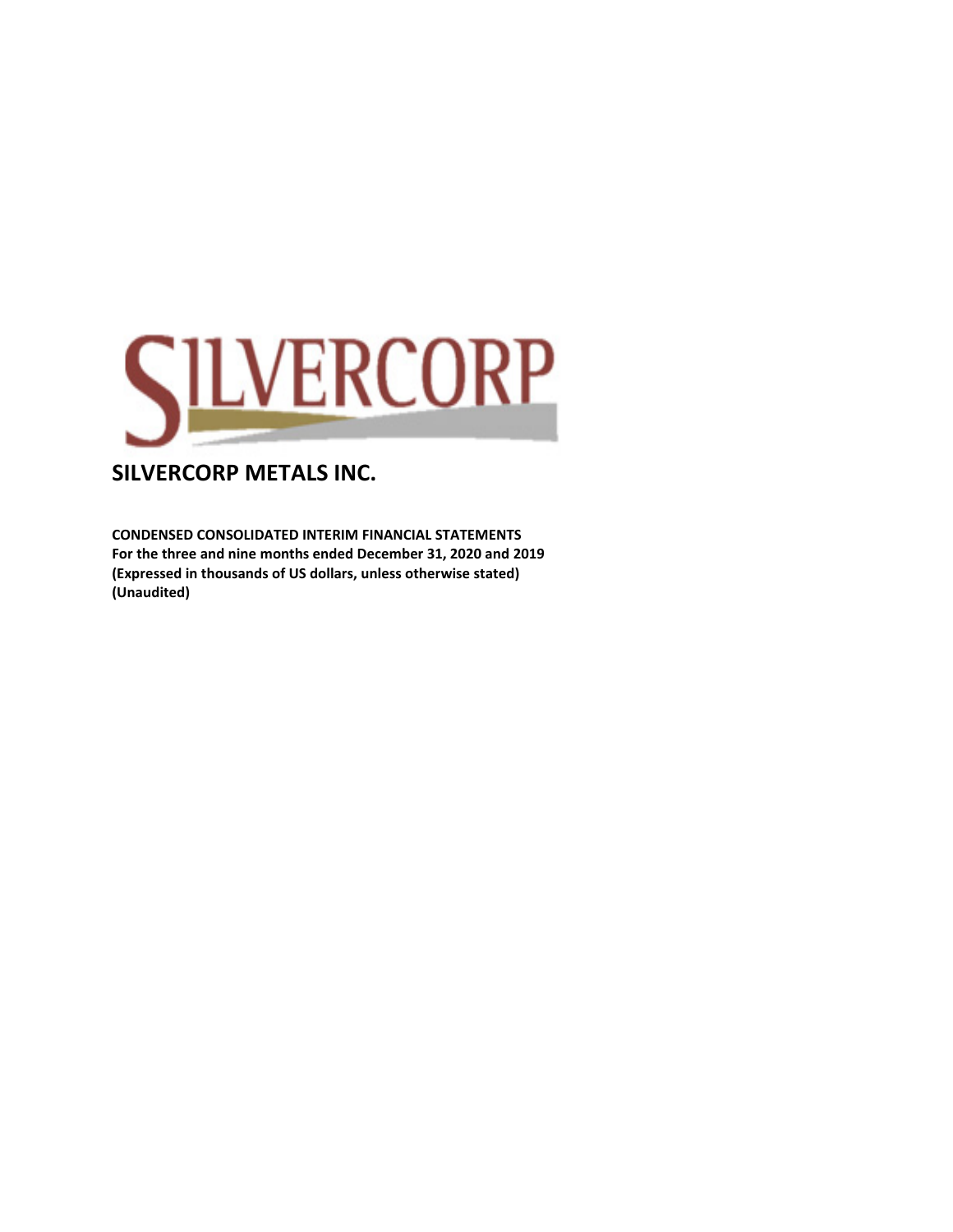### **Condensed Consolidated Interim Statements of Financial Position**

*(Unaudited) (Expressed in thousands of U.S. dollars)*

|                                                                |                | As at December 31, |    | As at March 31, |  |
|----------------------------------------------------------------|----------------|--------------------|----|-----------------|--|
|                                                                | <b>Notes</b>   | 2020               |    | 2020            |  |
| <b>ASSETS</b>                                                  |                |                    |    |                 |  |
| <b>Current Assets</b>                                          |                |                    |    |                 |  |
| Cash and cash equivalents                                      | 20             | \$<br>103,347      | \$ | 65,777          |  |
| Short-term investments                                         | 4              | 100,774            |    | 76,742          |  |
| Trade and other receivables                                    |                | 1,196              |    | 1,178           |  |
| Current portion of lease receivable                            | 9              | 210                |    | 186             |  |
| Inventories                                                    |                | 9,751              |    | 8,430           |  |
| Due from related parties                                       | 13             | 102                |    | 1,519           |  |
| Income tax receivable                                          |                |                    |    | 1,093           |  |
| Prepaids and deposits                                          |                | 4,770              |    | 3,254           |  |
|                                                                |                | 220,150            |    | 158,179         |  |
| <b>Non-current Assets</b>                                      |                |                    |    |                 |  |
| Long-term prepaids and deposits                                |                | 406                |    | 390             |  |
| Long-term portion lease receivable                             | 9              | 234                |    | 348             |  |
| Reclamation deposits                                           |                | 8,447              |    | 9,230           |  |
| Investment in associates                                       | 5              | 53,988             |    | 44,555          |  |
| Other investments                                              | 6              | 18,763             |    | 8,750           |  |
| Plant and equipment                                            | $\overline{7}$ | 76,217             |    | 66,722          |  |
| Mineral rights and properties                                  | 8              | 277,688            |    | 224,586         |  |
| <b>TOTAL ASSETS</b>                                            |                | \$<br>655,893      | \$ | 512,760         |  |
| <b>LIABILITIES AND EQUITY</b>                                  |                |                    |    |                 |  |
| <b>Current Liabilities</b>                                     |                |                    |    |                 |  |
| Accounts payable and accrued liabilities                       |                | \$<br>45,446       | \$ | 23,129          |  |
| Current portion of lease obligation                            | 9              | 644                |    | 567             |  |
| Deposits received                                              |                | 2,819              |    | 3,195           |  |
| Income tax payable                                             |                | 2,493              |    | 937             |  |
|                                                                |                | 51,402             |    | 27,828          |  |
| <b>Non-current Liabilities</b>                                 |                |                    |    |                 |  |
| Long-term portion of lease obligation                          | 9              | 1,225              |    | 1,502           |  |
| Deferred income tax liabilities                                |                | 41,976             |    | 35,758          |  |
| Environmental rehabilitation                                   |                | 9,457              |    | 8,700           |  |
| <b>Total Liabilities</b>                                       |                | 104,060            |    | 73,788          |  |
| <b>Equity</b>                                                  |                |                    |    |                 |  |
| Share capital                                                  |                | 248,762            |    | 243,926         |  |
| Equity reserves                                                |                | 29,397             |    | (21, 142)       |  |
| Retained earnings                                              |                | 180,885            |    | 145,898         |  |
| Total equity attributable to the equity holders of the Company |                | 459,044            |    | 368,682         |  |
| <b>Non-controlling interests</b>                               | 12             | 92,789             |    | 70,290          |  |
| <b>Total Equity</b>                                            |                | 551,833            |    | 438,972         |  |
| TOTAL LIABILITIES AND EQUITY                                   |                | \$<br>655,893      | \$ | 512,760         |  |
|                                                                |                |                    |    |                 |  |

Approved on behalf of the Board:

*(Signed) David Kong*

Director

*(Signed) Rui Feng*

**Director** 

See accompanying notes to the condensed consolidated interim financial statements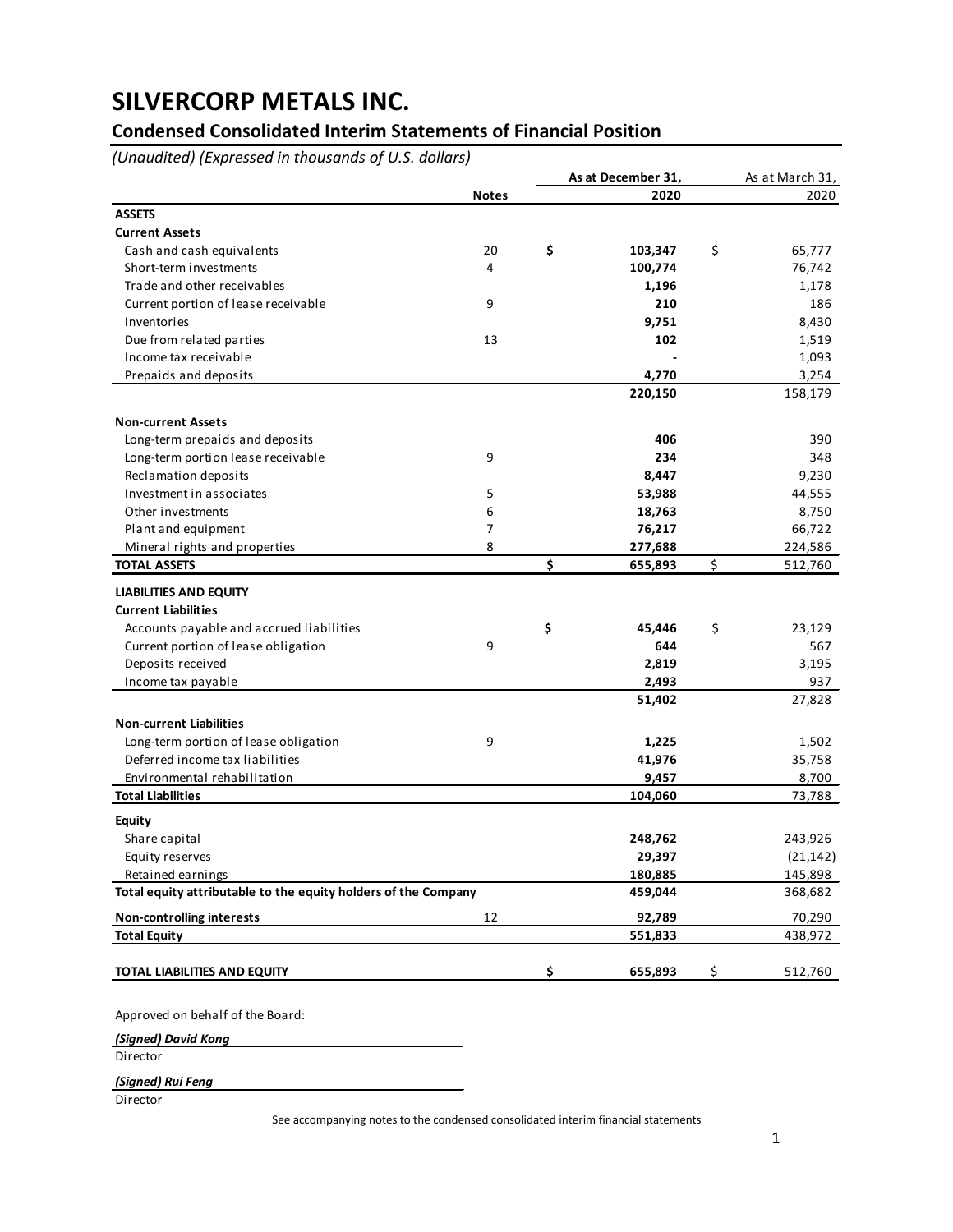### **Condensed Consolidated Interim Statements of Income**

*(Unaudited)(Expressed in thousands of U.S. dollars, except numbers for share and per share figures)*

|                                                                      |                | Three Months Ended December 31, |    | Nine Months Ended December 31, |    |              |                    |             |
|----------------------------------------------------------------------|----------------|---------------------------------|----|--------------------------------|----|--------------|--------------------|-------------|
|                                                                      | <b>Notes</b>   | 2020                            |    | 2019                           |    | 2020         | 2019               |             |
|                                                                      |                |                                 |    |                                |    |              |                    |             |
| Revenue                                                              | 19(b)(c)       | \$<br>$53,296$ \$               |    | 44,508                         | \$ | $156,373$ \$ |                    | 139,970     |
| Cost of mine operations                                              |                |                                 |    |                                |    |              |                    |             |
| Production costs                                                     |                | 18,025                          |    | 18,395                         |    | 55,460       |                    | 53,685      |
| Depreciation and amortization                                        |                | 5,596                           |    | 5,886                          |    | 16,928       |                    | 17,569      |
| Mineral resource taxes                                               |                | 1,337                           |    | 1,322                          |    | 4,106        |                    | 3,981       |
| Government fees and other taxes                                      | 15             | 777                             |    | 787                            |    | 1,965        |                    | 1,877       |
| General and administrative                                           | 14             | 2,760                           |    | 2,348                          |    | 7,156        |                    | 6,688       |
|                                                                      |                | 28,495                          |    | 28,738                         |    | 85,615       |                    | 83,800      |
| Income from mine operations                                          |                | 24,801                          |    | 15,770                         |    | 70,758       |                    | 56,170      |
| Corporate general and administrative                                 | 14             | 3,525                           |    | 2,568                          |    | 8,996        |                    | 7,504       |
| Property evaluation and business development                         | 4              | 209                             |    | 232                            |    | (3, 450)     |                    | 405         |
| Foreign exchange loss                                                |                | 2,954                           |    | 1,277                          |    | 6,973        |                    | 1,334       |
| Loss on disposal of plant and equipment                              | $\overline{7}$ | 36                              |    | 110                            |    | 247          |                    | 373         |
| Gain on disposal of mineral rights and properties                    | 8              |                                 |    |                                |    |              |                    | (1, 477)    |
| Share of loss in associates                                          | 5              | 550                             |    | 322                            |    | 1,030        |                    | 847         |
| Dilution gain on investment in associate                             | 5              |                                 |    |                                |    |              |                    | (723)       |
| Reclassification of other comprehensive income upon                  |                |                                 |    |                                |    |              |                    |             |
| ownership dilution of investment in associate                        |                |                                 |    |                                |    |              |                    | (21)        |
| Gain on equity investments designated as FVTPL                       | 4,6            | (600)                           |    |                                |    | (8,837)      |                    |             |
| Other (income) expense                                               |                | (503)                           |    | (182)                          |    | (682)        |                    | 308         |
| Income from operations                                               |                | 18,630                          |    | 11,443                         |    | 66,481       |                    | 47,620      |
| Finance income                                                       | 16             | 1,108                           |    | 1,122                          |    | 2,796        |                    | 2,869       |
| Finance costs                                                        | 16             | (1,403)                         |    | (134)                          |    | (1,634)      |                    | (445)       |
| Income before income taxes                                           |                | 18,335                          |    | 12,431                         |    | 67,643       |                    | 50,044      |
| Income tax expense                                                   | 17             | 6,046                           |    | 3,715                          |    | 17,305       |                    | 8,366       |
| Net income                                                           |                | \$<br>$12,289$ \$               |    | 8,716                          | \$ | $50,338$ \$  |                    | 41,678      |
| Attributable to:                                                     |                |                                 |    |                                |    |              |                    |             |
| Equity holders of the Company                                        |                | \$<br>$8,392 \quad $$           |    | 6,283                          | \$ | $39,355$ \$  |                    | 31,111      |
| Non-controlling interests                                            | 12             | 3,897                           |    | 2,433                          |    | 10,983       |                    | 10,567      |
|                                                                      |                | \$<br>12,289                    | \$ | 8,716                          | \$ | $50,338$ \$  |                    | 41,678      |
|                                                                      |                |                                 |    |                                |    |              |                    |             |
| Earnings per share attributable to the equity holders of the Company |                |                                 |    |                                |    |              |                    |             |
| Basic earnings per share                                             |                | \$<br>0.05                      | \$ | 0.04                           | \$ | 0.23         | -\$                | 0.18        |
| Diluted earnings per share                                           |                | \$<br>0.05                      | \$ | 0.04                           | Ś  | 0.22         | $\mathsf{\hat{S}}$ | 0.18        |
| Weighted Average Number of Shares Outstanding - Basic                |                | 175,261,808                     |    | 172,691,444                    |    | 174,651,536  |                    | 171,179,368 |
| Weighted Average Number of Shares Outstanding - Diluted              |                | 177,515,646                     |    | 174,760,433                    |    | 177,134,575  |                    | 172,963,914 |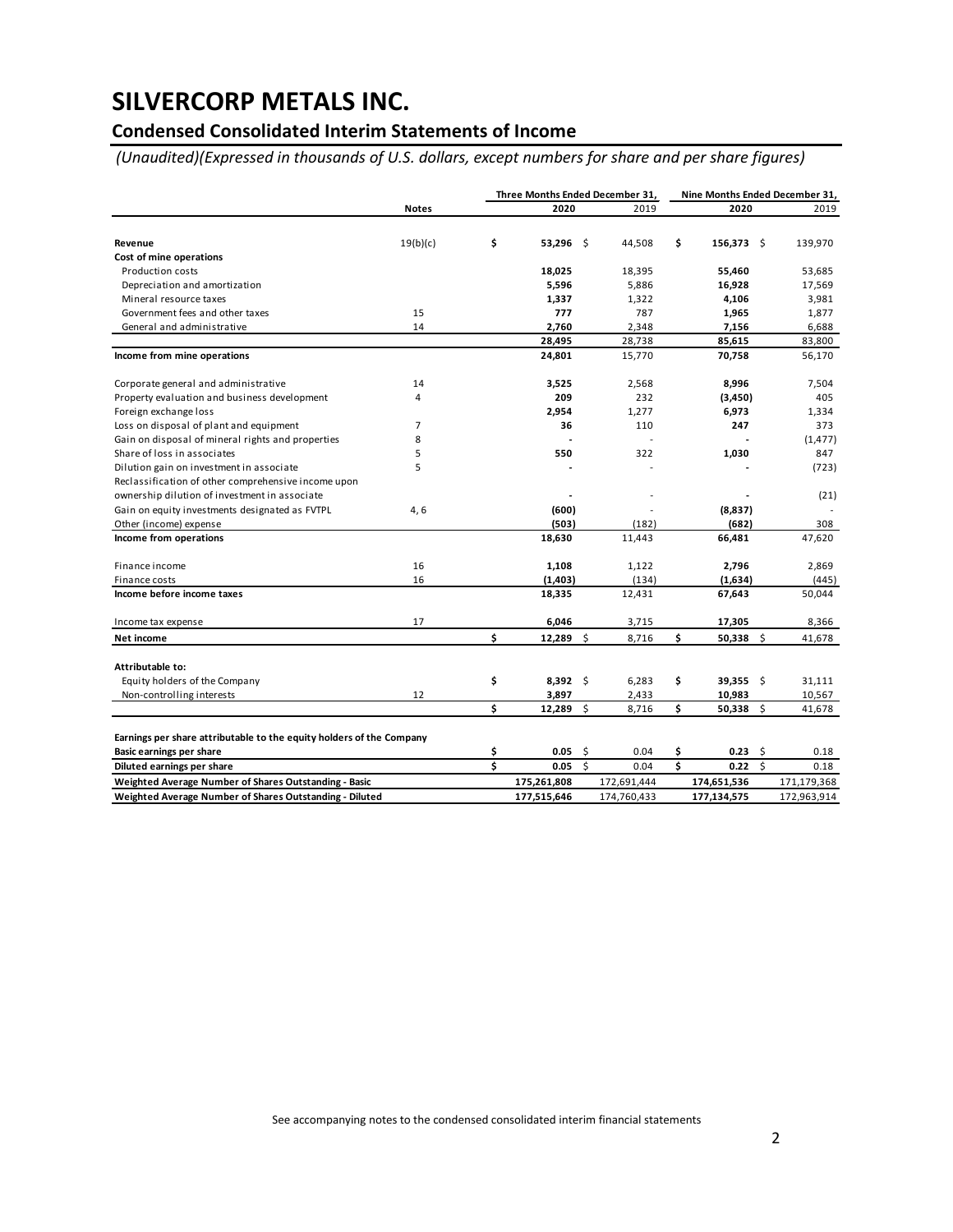### **Condensed Consolidated Interim Statements of Comprehensive Income**

*(Unaudited) (Expressed in thousands of U.S. dollars)*

|                                                                                      |              |      | Three Months Ended December 31. |     |        | Nine Months Ended December 31, |              |          |  |  |
|--------------------------------------------------------------------------------------|--------------|------|---------------------------------|-----|--------|--------------------------------|--------------|----------|--|--|
|                                                                                      | <b>Notes</b> | 2020 |                                 |     | 2019   |                                | 2020         | 2019     |  |  |
| Net income                                                                           |              | \$   | $12,289$ \$                     |     | 8,716  | \$                             | $50,338$ \$  | 41,678   |  |  |
| Other comprehensive income (loss), net of taxes:                                     |              |      |                                 |     |        |                                |              |          |  |  |
| Items that may subsequently be reclassified to net income or loss:                   |              |      |                                 |     |        |                                |              |          |  |  |
| Currency translation adjustment, net of tax of \$nil                                 |              |      | 21,300                          |     | 10.749 |                                | 44.076       | (7,905)  |  |  |
| Share of other comprehensive loss in associate                                       | 5            |      | (820)                           |     | (314)  |                                | (1,953)      | (536)    |  |  |
| Reclassification to net income upon ownership dilution of investment in associate    |              |      |                                 |     |        |                                |              | (21)     |  |  |
| Items that will not subsequently be reclassified to net income or loss:              |              |      |                                 |     |        |                                |              |          |  |  |
| Change in fair value on equity investments designated as FVTOCI, net of tax of \$nil | 4,6          |      | (34)                            |     | 1,903  |                                | 12,855       | 2,739    |  |  |
| Other comprehensive income (loss), net of taxes                                      |              | \$   | 20,446 \$                       |     | 12,338 | \$                             | 54,978 \$    | (5, 723) |  |  |
| Attributable to:                                                                     |              |      |                                 |     |        |                                |              |          |  |  |
| Equity holders of the Company                                                        |              | \$   | $17,736$ \$                     |     | 10,767 | \$                             | 49,473 \$    | (3,602)  |  |  |
| Non-controlling interests                                                            | 12           |      | 2,710                           |     | 1,571  |                                | 5,505        | (2, 121) |  |  |
|                                                                                      |              | Ś    | 20,446                          | Ŝ.  | 12,338 | Ś                              | 54,978 \$    | (5, 723) |  |  |
| Total comprehensive income                                                           |              | Ś    | 32,735                          | .s  | 21,054 | Ś                              | $105,316$ \$ | 35,955   |  |  |
|                                                                                      |              |      |                                 |     |        |                                |              |          |  |  |
| Attributable to:                                                                     |              |      |                                 |     |        |                                |              |          |  |  |
| Equity holders of the Company                                                        |              | \$.  | $26,128$ \$                     |     | 17,050 | \$                             | 88,828 \$    | 27,509   |  |  |
| Non-controlling interests                                                            |              |      | 6,607                           |     | 4,004  |                                | 16,488       | 8,446    |  |  |
|                                                                                      |              | \$.  | 32,735                          | -\$ | 21,054 | \$                             | 105,316<br>Ŝ | 35,955   |  |  |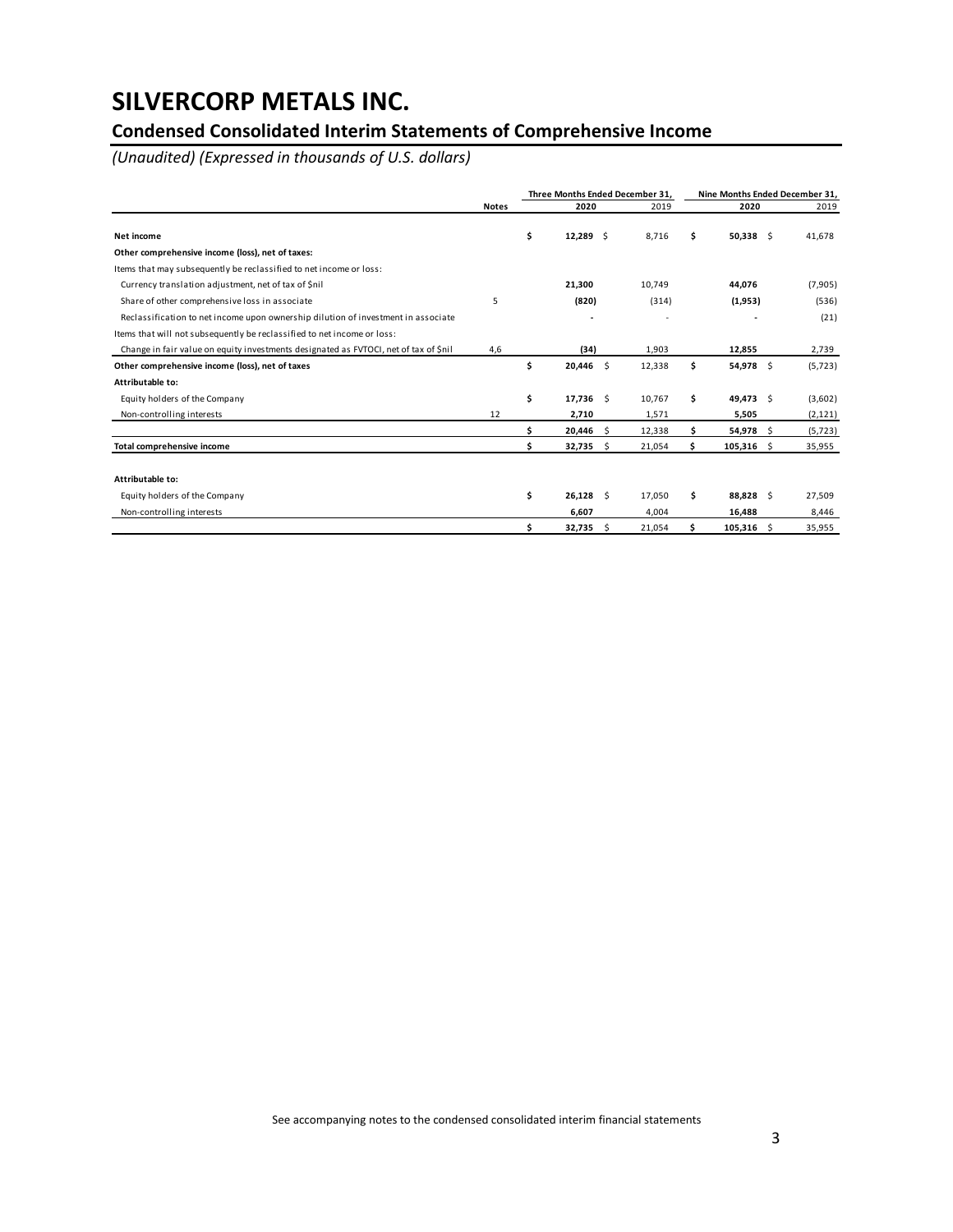### **Condensed Consolidated Interim Statements of Cash Flows**

*(Unaudited) (Expressed in thousands of U.S. dollars)*

|                                                                                              |                | Three Months Ended December 31, |              |           | Nine Months Ended December 31, |                   |  |
|----------------------------------------------------------------------------------------------|----------------|---------------------------------|--------------|-----------|--------------------------------|-------------------|--|
|                                                                                              | <b>Notes</b>   |                                 | 2020         | 2019      | 2020                           | 2019              |  |
| Cash provided by                                                                             |                |                                 |              |           |                                |                   |  |
| <b>Operating activities</b>                                                                  |                |                                 |              |           |                                |                   |  |
| Net income                                                                                   |                | \$                              | $12,289$ \$  | 8,716     | \$<br>$50,338$ \$              | 41,678            |  |
| Add (deduct) items not affecting cash:                                                       |                |                                 |              |           |                                |                   |  |
| Finance costs                                                                                | 16             |                                 | 1,403        | 134       | 1,634                          | 445               |  |
| Depreciation, amortization and depletion                                                     |                |                                 | 6,063        | 6,268     | 18,240                         | 18,691            |  |
| Share of loss in associates                                                                  | 5              |                                 | 550          | 322       | 1,030                          | 847               |  |
| Dilution gain on investment in associate                                                     | 5              |                                 |              |           |                                | (723)             |  |
| Reclassification of other comprehensive loss upon ownership                                  |                |                                 |              |           |                                |                   |  |
| dilution of investment in associate                                                          | 17             |                                 |              |           |                                | (21)              |  |
| Income tax expense                                                                           | 4,6            |                                 | 6,046        | 3,715     | 17,305                         | 8,366             |  |
| Gain on equity investments designated as FVTPL                                               | $\overline{7}$ |                                 | (600)<br>36  | 110       | (8,837)<br>247                 | 373               |  |
| Loss on disposal of plant and equipment<br>Gain on disposal of mineral rights and properties | 8              |                                 |              |           |                                |                   |  |
| Share-based compensation                                                                     |                |                                 | 1,263        | 947       | 3,018                          | (1, 477)<br>1,973 |  |
| Reclamation expenditures                                                                     |                |                                 | (50)         | (222)     | (118)                          | (296)             |  |
| Income taxes paid                                                                            |                |                                 | (6,041)      | (485)     | (11, 864)                      | (3, 415)          |  |
| Interest paid                                                                                |                |                                 | (23)         | (30)      | (73)                           | (135)             |  |
| Changes in non-cash operating working capital                                                | 20             |                                 | 3,002        | 5,377     | 12,761                         | 4,662             |  |
|                                                                                              |                |                                 | 23,938       |           |                                |                   |  |
| Net cash provided by operating activities                                                    |                |                                 |              | 24,852    | 83,681                         | 70,968            |  |
| <b>Investing activities</b>                                                                  |                |                                 |              |           |                                |                   |  |
| Mineral rights and properties                                                                |                |                                 |              |           |                                |                   |  |
| Capital expenditures                                                                         |                |                                 | (12, 432)    | (7, 912)  | (29, 146)                      | (21, 921)         |  |
| Acquisition                                                                                  | 3              |                                 | (6, 566)     |           | (6, 566)                       |                   |  |
| Proceeds on disposals                                                                        | 8              |                                 |              |           |                                | 6,146             |  |
| Plant and equipment                                                                          |                |                                 |              |           |                                |                   |  |
| Additions                                                                                    |                |                                 | (3,049)      | (1,909)   | (6,044)                        | (6, 238)          |  |
| Proceeds on disposals                                                                        | $\overline{7}$ |                                 | 46           | 5         | 47                             | 8                 |  |
| Reclamation deposits                                                                         |                |                                 |              |           |                                |                   |  |
| Paid                                                                                         |                |                                 | (125)        | (11)      | (386)                          | (1,560)           |  |
| Refund                                                                                       |                |                                 | 34           | ÷,        | 1,839                          |                   |  |
| Other investments                                                                            |                |                                 |              |           |                                |                   |  |
| Acquisition                                                                                  | 6              |                                 | (1,305)      | (2, 133)  | (12,708)                       | (3,859)           |  |
| Proceeds on disposals                                                                        | 6              |                                 | 64           | 4,875     | 17,870                         | 6,141             |  |
| Investment in associate                                                                      | 5              |                                 | (1,326)      | (3,820)   | (7, 131)                       | (7,030)           |  |
| Net redemptions (purchases) of short-term investments                                        |                |                                 | 6,130        | (11, 866) | (9,321)                        | (45, 484)         |  |
| Principal received on lease receivable                                                       | 9              |                                 | 49           | 35        | 143                            | 71                |  |
| Net cash used in investing activities                                                        |                |                                 | (18, 480)    | (22, 736) | (51, 403)                      | (73, 726)         |  |
| <b>Financing activities</b>                                                                  |                |                                 |              |           |                                |                   |  |
| Related parties                                                                              |                |                                 |              |           |                                |                   |  |
| Repayments received                                                                          |                |                                 |              | 2,922     | 1,423                          | 2,922             |  |
| Bank loan                                                                                    |                |                                 |              |           |                                |                   |  |
| Repayment                                                                                    |                |                                 |              |           |                                | (4, 369)          |  |
| Principal payments on lease obligation                                                       | 9              |                                 | (144)        | (81)      | (414)                          | (369)             |  |
| Non-controlling interests                                                                    |                |                                 |              |           |                                |                   |  |
| Distribution                                                                                 | 12             |                                 |              |           | (3,239)                        | (3,259)           |  |
| Cash dividends distributed                                                                   | 10(c)          |                                 | (2,190)      | (2, 162)  | (4, 368)                       | (4, 287)          |  |
| Proceeds from issuance of common shares                                                      |                |                                 | 198          | 1,917     | 2,884                          | 6,994             |  |
| Net cash (used in) provided by financing activities                                          |                |                                 | (2,136)      | 2,596     | (3,714)                        | (2,368)           |  |
| Effect of exchange rate changes on cash and cash equivalents                                 |                |                                 | 4,705        | 1,090     | 9,006                          | (421)             |  |
| Increase (decrease) in cash and cash equivalents                                             |                |                                 | 8,027        | 5,802     | 37,570                         | (5, 547)          |  |
| Cash and cash equivalents, beginning of the period                                           |                |                                 | 95,320       | 56,092    | 65,777                         | 67,441            |  |
| Cash and cash equivalents, end of the period                                                 |                | \$                              | $103,347$ \$ | 61,894    | \$<br>103,347 \$               | 61,894            |  |
| Supplementary cash flow information                                                          | 20             |                                 |              |           |                                |                   |  |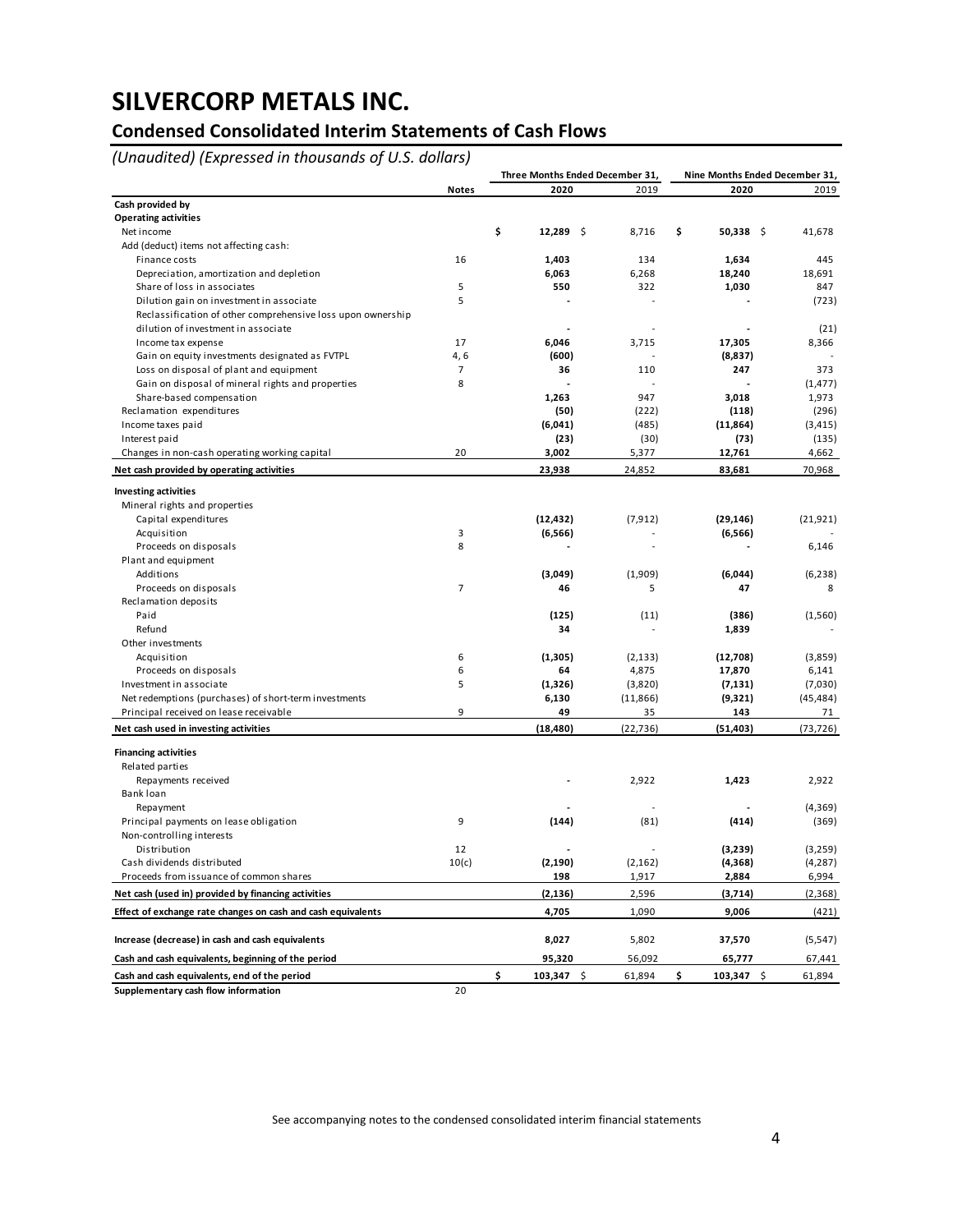### **Condensed Consolidated Interim Statements of Changes in Equity**

*(Unaudited) (Expressed in thousands of U.S. dollars, except numbers for share figures)*

|                                             |              | Share capital |           |                          |     | Equity reserves          |                      |            |                           |                 |              |
|---------------------------------------------|--------------|---------------|-----------|--------------------------|-----|--------------------------|----------------------|------------|---------------------------|-----------------|--------------|
|                                             |              |               |           | Share                    |     |                          |                      |            | Total equity attributable |                 |              |
|                                             |              | Number of     |           | option                   |     |                          | Accumulated other    | Retained   | to the equity holders of  | Non-controlling |              |
|                                             | <b>Notes</b> | shares        | Amount    | reserve                  |     | Reserves                 | comprehensive loss   | earnings   | the Company               | interests       | Total equity |
| Balance, April 1, 2019                      |              | 169,842,052   | \$231,269 | \$15,898                 | Ŝ.  | 25,409                   | $(41,864)$ \$<br>- Ś | 116.734 \$ | 347,446 \$                | 65,735 \$       | 413,181      |
| Adjustment upon adoption of IFRS 16         |              |               |           |                          |     |                          | 167                  | (823)      | (656)                     |                 | (656)        |
| Options exercised                           |              | 3,247,406     | 9,630     | (2,636)                  |     |                          |                      |            | 6,994                     |                 | 6,994        |
| Share-based compensation                    |              |               |           | 1,973                    |     |                          |                      |            | 1,973                     |                 | 1,973        |
| Dividends declared                          |              |               |           |                          |     |                          |                      | (4, 287)   | (4, 287)                  |                 | (4, 287)     |
| Distribution to non-controlling interests   |              |               |           |                          |     |                          |                      |            |                           | (3,259)         | (3,259)      |
| Disposal of common shares held by associate |              |               | 1,127     |                          |     |                          |                      |            | 1,127                     |                 | 1,127        |
| Comprehensive (loss) income                 |              |               |           | $\overline{\phantom{a}}$ |     | $\overline{\phantom{a}}$ | (3,602)              | 31,111     | 27,509                    | 8,446           | 35,955       |
| Balance, December 31, 2019                  |              | 173,089,458   | \$242,026 | 15,235                   | .S  | 25,409                   | $(45,299)$ \$        | 142,735 \$ | 380,106 \$                | 70,922 \$       | 451,028      |
| Options exercised                           |              | 586,000       | 1,373     | (366)                    |     |                          |                      |            | 1,007                     |                 | 1,007        |
| Restricted share units vested               |              | 141,376       | 527       | (527)                    |     |                          |                      |            |                           |                 |              |
| Share-based compensation                    |              |               |           | 696                      |     |                          |                      |            | 696                       |                 | 696          |
| Dividends declared                          |              |               |           |                          |     |                          |                      |            |                           |                 |              |
| Comprehensive (loss) income                 |              |               |           |                          |     |                          | (16, 290)            | 3,163      | (13, 127)                 | (632)           | (13, 759)    |
| Balance, March 31, 2020                     |              | 173,816,834   | \$243,926 | 15.038                   | .\$ | 25,409                   | $(61,589)$ \$<br>- Ś | 145,898 \$ | 368,682 \$                | 70,290 \$       | 438,972      |
| Options exercised                           |              | 1,299,589     | 3,931     | (1,047)                  |     |                          |                      |            | 2,884                     |                 | 2,884        |
| Restricted share units vested               |              | 232,623       | 905       | (905)                    |     |                          |                      |            |                           |                 |              |
| Share-based compensation                    |              |               |           | 3,018                    |     |                          |                      |            | 3,018                     |                 | 3,018        |
| Dividends declared                          | 10(c)        |               |           |                          |     |                          |                      | (4,368)    | (4,368)                   |                 | (4,368)      |
| Acquisition of La Yesca                     | 3            |               |           |                          |     |                          |                      |            |                           | 9,250           | 9,250        |
| Distribution to non-controlling interests   | 12           |               |           |                          |     |                          |                      |            |                           | (3,239)         | (3, 239)     |
| Comprehensive income                        |              |               |           | $\overline{\phantom{a}}$ |     |                          | 49,473               | 39,355     | 88,828                    | 16,488          | 105,316      |
| Balance, December 31, 2020                  |              | 175,349,046   | \$248,762 | \$16,104                 |     | 25,409                   | $(12, 116)$ \$       | 180,885 \$ | 459,044                   | 92,789<br>- S   | 551,833      |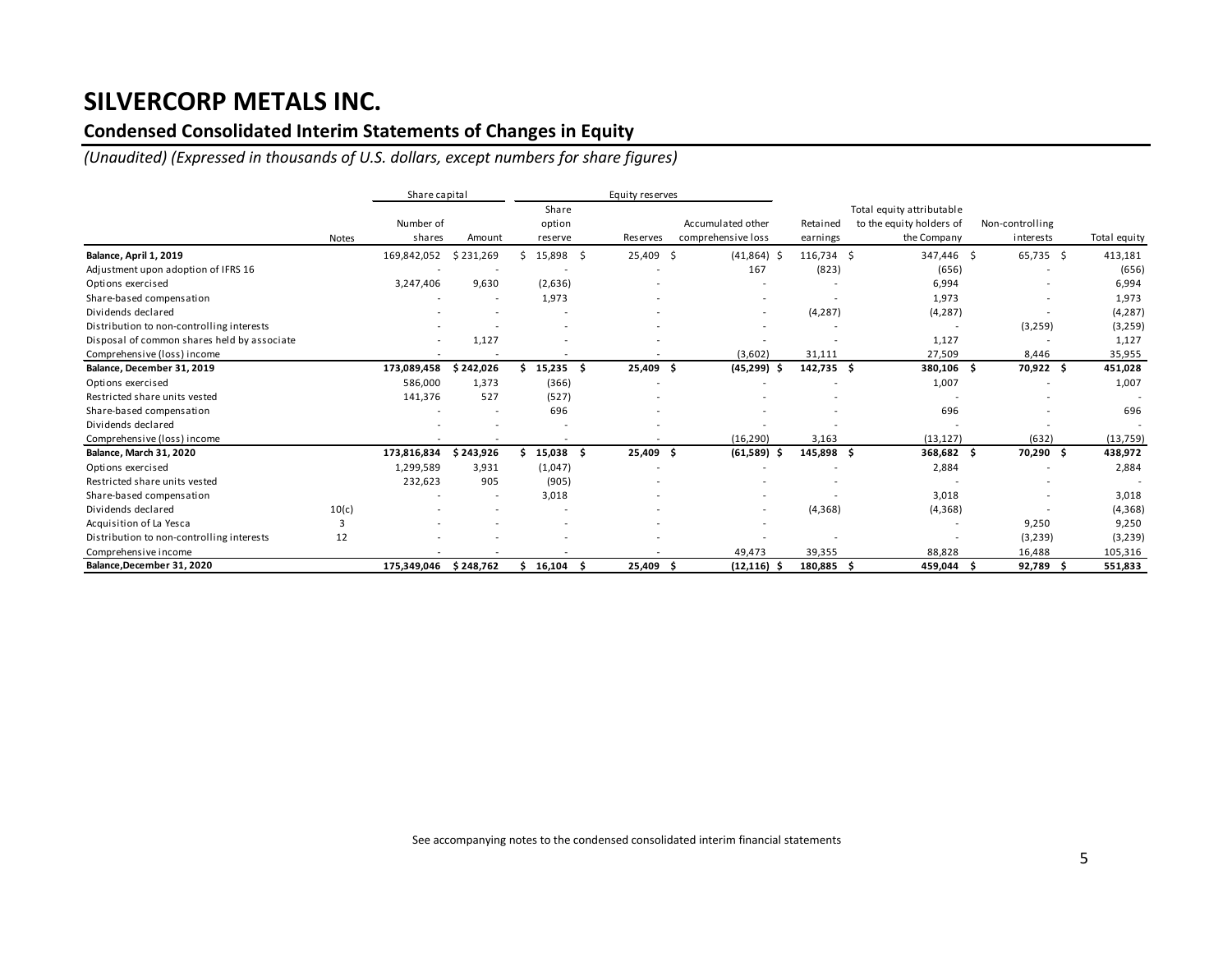**Notes to Condensed Consolidated Interim Financial Statements as at December 31, 2020 and for three and nine months ended December 31, 2020 and 2019**

*(Unaudited) (Expressed in thousands of U.S. dollars, except numbers for share and per share figures or otherwise stated)*

#### **1. CORPORATE INFORMATION**

Silvercorp Metals Inc., along with its subsidiary companies (collectively the "Company"), is engaged in the acquisition, exploration, development, and mining of mineral properties. The Company's producing mines and other current exploration and development projects are located in China.

The Company is a publicly listed company incorporated in the Province of British Columbia, Canada, with limited liability under the legislation of the Province of British Columbia. The Company's shares are traded on the Toronto Stock Exchange and NYSE American.

The head office, registered address and records office of the Company are located at 1066 West Hastings Street, Suite 1750, Vancouver, British Columbia, Canada, V6E 3X1.

Operating results for the three and nine months ended December 31, 2020, are not necessarily indicative of the results that may be expected for the year ending March 31, 2021.

#### **2. SIGNIFICANT ACCOUNTING POLICIES**

#### *(a) Statement of Compliance*

These condensed consolidated interim financial statements have been prepared in accordance with International Accounting Standard 34 – *Interim Financial Reporting ("IAS 34")* of the International Financial Reporting Standards ("IFRS") as issued by the International Accounting Standards Board ("IASB"). These condensed consolidated interim financial statements should be read in conjunction with the Company's audited consolidated financial statements for the year ended March 31, 2020. These condensed consolidated interim financial statements follow the same significant accounting policies set out in note 2 to the audited consolidated financial statements for the year ended March 31, 2020.

These condensed consolidated interim financial statements were authorized for issue in accordance with a resolution of the Board of Directors dated February 3, 2021.

#### *(b)Basis of Consolidation*

These condensed consolidated interim financial statements include the accounts of the Company and its wholly or partially owned subsidiaries.

Subsidiaries are consolidated from the date on which the Company obtains control up to the date of the disposition of control. Control is achieved when the Company has power over the subsidiary, is exposed or has rights to variable returns from its involvement with the subsidiary and has the ability to use its power to affect its returns.

For non-wholly owned subsidiaries over which the Company has control, the net assets attributable to outside equity shareholders are presented as "non-controlling interests" in the equity section of the consolidated balance sheets. Net income for the period that is attributable to the non-controlling interests is calculated based on the ownership of the non-controlling interest shareholders in the subsidiary. Adjustments to recognize the non-controlling interests' share of changes to the subsidiary's equity are made even if this results in the non-controlling interests having a deficit balance. Changes in the Company's ownership interest in a subsidiary that do not result in a loss of control are recorded as equity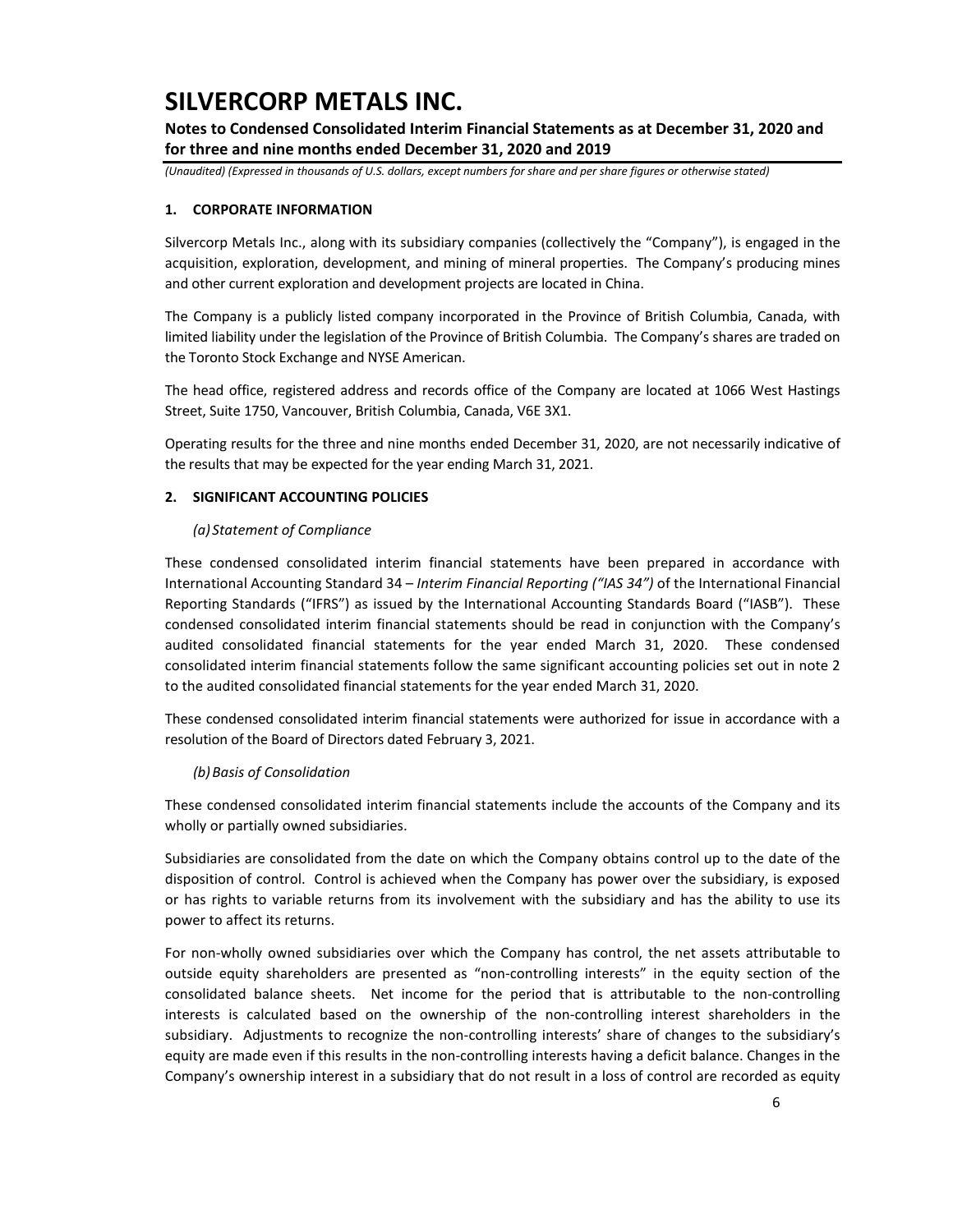**Notes to Condensed Consolidated Interim Financial Statements as at December 31, 2020 and for three and nine months ended December 31, 2020 and 2019**

*(Unaudited) (Expressed in thousands of U.S. dollars, except numbers for share and per share figures or otherwise stated)*

transactions. The carrying amount of non-controlling interests is adjusted to reflect the change in the noncontrolling interests' relative interests in the subsidiary and the difference between the adjustment to the carrying amount of non-controlling interest and the Company's share of proceeds received and/or consideration paid is recognized directly in equity and attributed to equity holders of the Company.

Balances, transactions, revenues and expenses between the Company and its subsidiaries are eliminated on consolidation.

Details of the Company's significant subsidiaries which are consolidated are as follows:

|                                                     |                    | Proportion of ownership interest held |              |           |                      |  |
|-----------------------------------------------------|--------------------|---------------------------------------|--------------|-----------|----------------------|--|
|                                                     |                    | Country of                            | December 31, | March 31, |                      |  |
| Name of subsidiaries                                | Principal activity | incorporation                         | 2020         | 2020      | Mineral properties   |  |
| Silvercorp Metals China Inc.                        | Holding company    | Canada                                | 100%         | 100%      |                      |  |
| Silvercorp Metals (China) Inc.                      | Holding company    | China                                 | 100%         | 100%      |                      |  |
| 0875786 B.C. LTD.                                   | Holding company    | Canada                                | 100%         | 100%      |                      |  |
| Fortune Mining Limited                              | Holding company    | BVI (i)                               | 100%         | 100%      |                      |  |
| Fortune Copper Limited                              | Holding company    | <b>BVI</b>                            | 100%         | 100%      |                      |  |
| Fortune Gold Mining Limited                         | Holding company    | <b>BVI</b>                            | 100%         | 100%      |                      |  |
| Victor Resources Ltd.                               | Holding company    | <b>BVI</b>                            | 100%         | 100%      |                      |  |
| Yangtze Mining Ltd.                                 | Holding company    | <b>BVI</b>                            | 100%         | 100%      |                      |  |
| Victor Mining Ltd.                                  | Holding company    | <b>BVI</b>                            | 100%         | 100%      |                      |  |
| Yangtze Mining (H.K.) Ltd.                          | Holding company    | Hong Kong                             | 100%         | 100%      |                      |  |
| Fortune Gold Mining (H.K.) Limited                  | Holding company    | Hong Kong                             | 100%         | 100%      |                      |  |
| Wonder Success Limited                              | Holding company    | Hong Kong                             | 100%         | 100%      |                      |  |
| New Infini Silver Inc. ("New Infini")               | Holding company    | Canada                                | 45%          | N/A       |                      |  |
| Infini Metals Inc.                                  | Holding company    | <b>BVI</b>                            | 45%          | N/A       |                      |  |
| Infini Resources (Asia) Co. Ltd.                    | Holding company    | Hong Kong                             | 45%          | N/A       |                      |  |
| Golden Land (Asia) Ltd.                             | Holding company    | Hong Kong                             | 45%          | N/A       |                      |  |
| Henan Huawei Mining Co. Ltd. ("Henan Huawei")       | Mining             | China                                 | 80%          | 80%       |                      |  |
| Henan Found Mining Co. Ltd. ("Henan Found")         | Mining             | China                                 | 77.5%        | 77.5%     | Ying Mining District |  |
| Xinshao Yunxiang Mining Co., Ltd. ("Yunxiang")      | Mining             | China                                 | 70%          | 70%       | <b>BYP</b>           |  |
| Guangdong Found Mining Co. Ltd. ("Guangdong Found") | Mining             | China                                 | 99%          | 99%       | GC                   |  |
| Infini Resources S.A. de C.V.                       | Mining             | Mexico                                | 45%          | N/A       | La Yesca             |  |

(i) British Virgin Islands ("BVI")

#### *(c) Significant Accounting Judgments and Estimates*

The current outbreak of COVID-19 resulted in a series of public health and emergency measures that have been put in place globally to combat the spread of the virus. These measures have led to significant disruption to the global economic conditions and financial markets. The full extent of the impact of COVID-19 on operations and future financial performances is currently unknown.

IFRS requires management to make judgments, estimates and assumptions about future events that affect the reported amounts and disclosures, including but not limited to the potential impact arising from COVID-19 and government regulations and measures amid at reducing its transmission. As the extent and duration of the impact from COVID-19 remain unclear, the Company's judgments and estimates may evolve as conditions change. Actual results may differ from those estimates.

As at December 31, 2020, the Company owned 45% interest in New Infini (Note 3) and is of the view that the Company has control over New Infini due to New Infini's share structure, board composition and other related facts. Accordingly consolidates New Infini's results from the date of acquisition.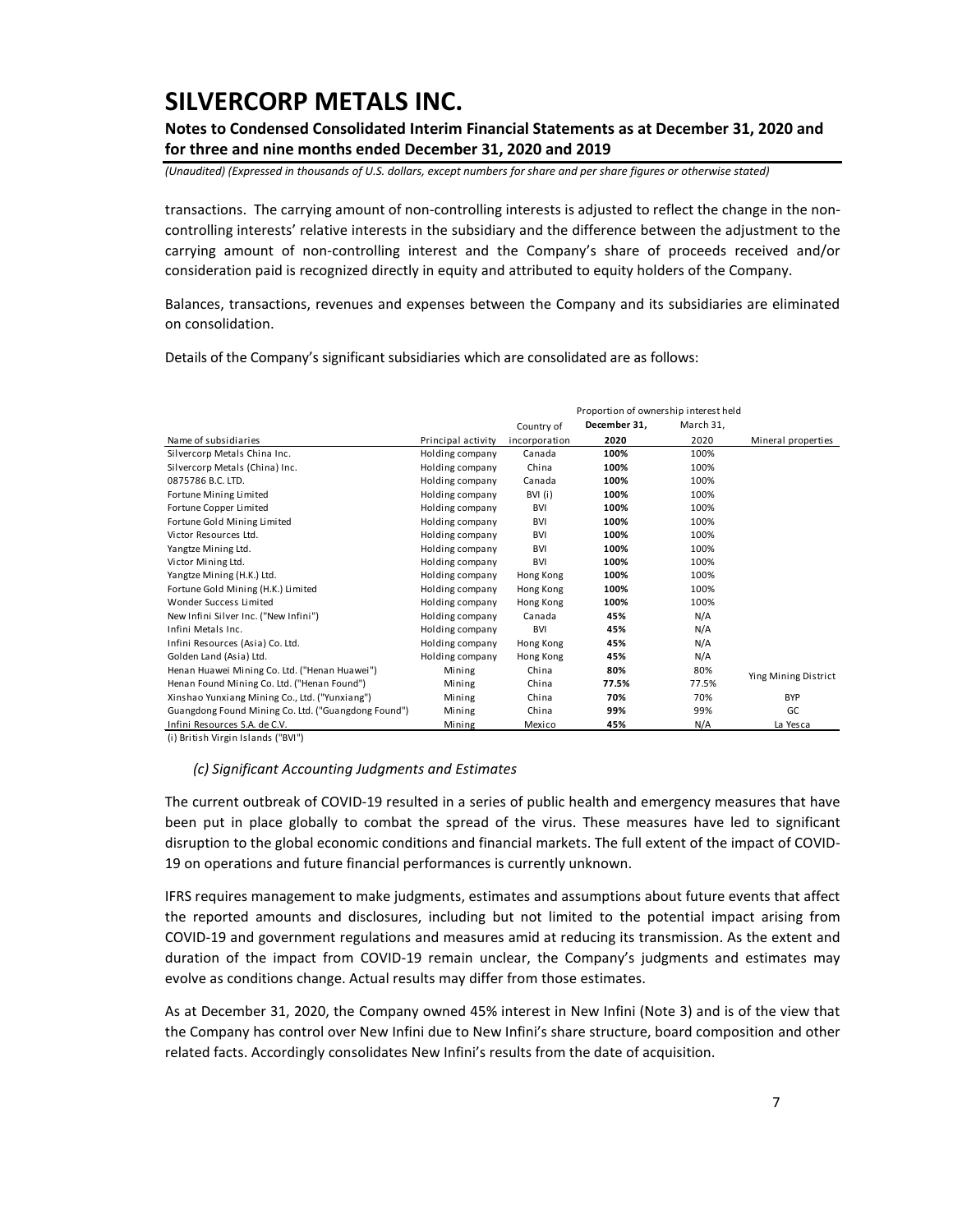**Notes to Condensed Consolidated Interim Financial Statements as at December 31, 2020 and for three and nine months ended December 31, 2020 and 2019**

*(Unaudited) (Expressed in thousands of U.S. dollars, except numbers for share and per share figures or otherwise stated)*

### **3. LA YESCA ACQUISITION**

On December 17, 2020 the Company and its subsidiary New Infini entered into a framework agreement (the "Agreement") with various arm's length vendors (the "Vendors"), whereby New Infini agreed to acquire 100% interest in the La Yesca Silver Project ("La Yesca") through indirect purchase of all of the issued and outstanding shares of Infini Resources, S.A. de C.V., a Mexican company which owns La Yesca.

La Yesca is a silver-polymetallic, epithermal-type project located approximately 100 kilometres ("km") (185 km by road) northwest of Guadalajara, the second-largest city in Mexico. The concessions comprising La Yesca cover an area of approximately 47.7  $km^2$ . In total, 7,649 metres from 25 drill holes have previously been completed, all of which intersected mineralization.

The purchase consideration and payment terms for the acquisition of La Yesca are summarized as follows:

- Upon closing of the Agreement, a \$8,250 cash payment (the "Initial Cash Payment") and the transfer of a 45% interest in the issued and outstanding shares of New Infini (the "New Infini Shares") to the Vendors;
- Within 90 days of closing of the Agreement, a cash payment of \$1,000, less any liabilities contemplated under the Agreement (together with the Initial Cash Payment, the "Cash Consideration"); and
- A "Discovery payment" of up to \$30,000 calculated on the basis of \$0.20 per ounce of Ag resources as defined by National Instrument 43-101 Standards of Disclosure for Mineral Projects paid by New Infini to the Vendors subject to certain permitting considerations.

The Company paid \$7,568 of the Cash Consideration through a capital injection to New Infini to hold 45% of the issued and outstanding New Infini Shares. A group of the Company's directors, officers, employees and consultants paid \$1,682 of the Cash Consideration collectively to hold 10% of the issued and outstanding New Infini Shares. The transaction has been accounted for as an acquisition of assets as the purchase price was concentrated on a single asset, the La Yesca mineral property interest. The purchase consideration was allocated to the assets acquired based on their relative fair values at the date of the acquisition, net of any associated liabilities.

Subsequent to December 31, 2020, the Company participated in a private placement of New Infini Shares and purchased an additional 3,000,000 New Infini Shares for \$1,500. Upon completion of the private placement, the Company owned 21,000,000 New Infini Shares, representing a 43.93% interest in New Infini.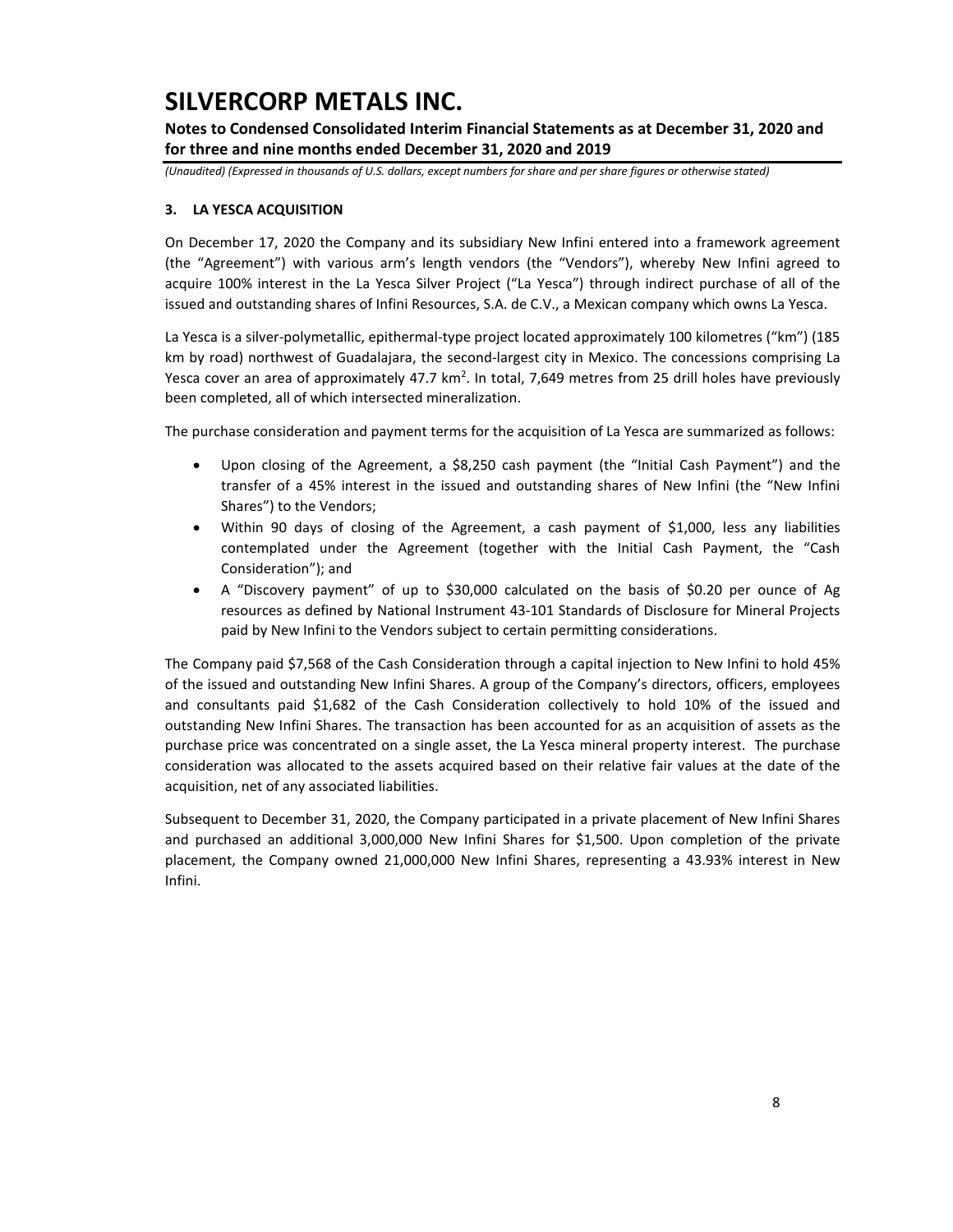**Notes to Condensed Consolidated Interim Financial Statements as at December 31, 2020 and for three and nine months ended December 31, 2020 and 2019** 

*(Unaudited) (Expressed in thousands of U.S. dollars, except numbers for share and per share figures or otherwise stated)*

#### **4. SHORT-TERM INVESTMENT**

As at December 31, 2020, short-term investments consist of the following:

|                          | Amount  | Interest rates | Maturity                        |
|--------------------------|---------|----------------|---------------------------------|
| Bankers acceptance       | 3.215   | 3.56%          | March 17, 2020 - March 29, 2021 |
| Bonds                    | 18.700  | 5.38% - 13.00% | March 23, 2022 - June 9, 2024   |
| Money market instruments | 78.859  |                |                                 |
|                          | 100.774 |                |                                 |

As at March 31, 2020, short-term investments consist of the following:

|                          | Amount | Interest rates     | Maturity                      |
|--------------------------|--------|--------------------|-------------------------------|
| <b>Bonds</b>             | 23.313 | $6.00\% - 13.00\%$ | April 2, 2020 - June 27, 2024 |
| Money market instruments | 53.429 |                    |                               |
|                          | 76.742 |                    |                               |

All bonds were purchased in open markets and are readily tradable.

On April 26, 2020, the Company entered into a definitive agreement with Guyana Goldfields Inc. ("Guyana Goldfields"), and subsequently amended on May 16, 2020 (collectively, the "Arrangement Agreement") to acquire all of the issued and outstanding shares of Guyana Goldfields. On June 10, 2020, Guyana Goldfield terminated the Arrangement Agreement and paid the Company a break fee of \$6,497 (CAD\$9,000). The gain was recorded as a recovery of property evaluation and business development expense on the condensed consolidated interim statements of income to net off related expenditure and cost. The fair value of the shares of Guyana Goldfields that the Company held as at June 30, 2020 was reclassified to short-term investments from other investments. All shares of Guyana Goldfields held by the Company were then disposed and gains of \$461 and \$352 were recognized in the Condensed Consolidated Interim Statement of Income and Condensed Consolidated Interim Statement of Comprehensive Income respectively.

### **5. INVESTMENT IN ASSOCIATES**

*(a)* Investment in New Pacific Metals Corp.

New Pacific Metals Corp. ("NUAG") is a Canadian public company listed on the Toronto Stock Exchange (symbol: NUAG). NUAG is a related party of the Company by way of two common directors and one common officer, and the Company accounts for its investment in NUAG using the equity method as it is able to exercise significant influence over the financial and operating policies of NUAG.

On June 9, 2020, the Company participated in an underwritten offering of common shares of NUAG and acquired an additional 1,320,710 common shares of NUAG for a cost of \$5,805.

On July 22 2020, NUAG announced the spin-out by way of a plan of arrangement (the "Arrangement") of its then wholly-owned subsidiary, Whitehorse Gold Corp. ("WHG"), which owns 100% Skukum Gold Project (formerly "Tagish Lake Gold Project") located in Yukon, Canada. Upon completion of the Arrangement on November 18, 2020, NUAG and WHG became two separate entities, and NUAG distributed all of the WHG common shares held by NUAG to its shareholders on a pro rata basis. WHG common shares were listed on the TSX Venture Exchange.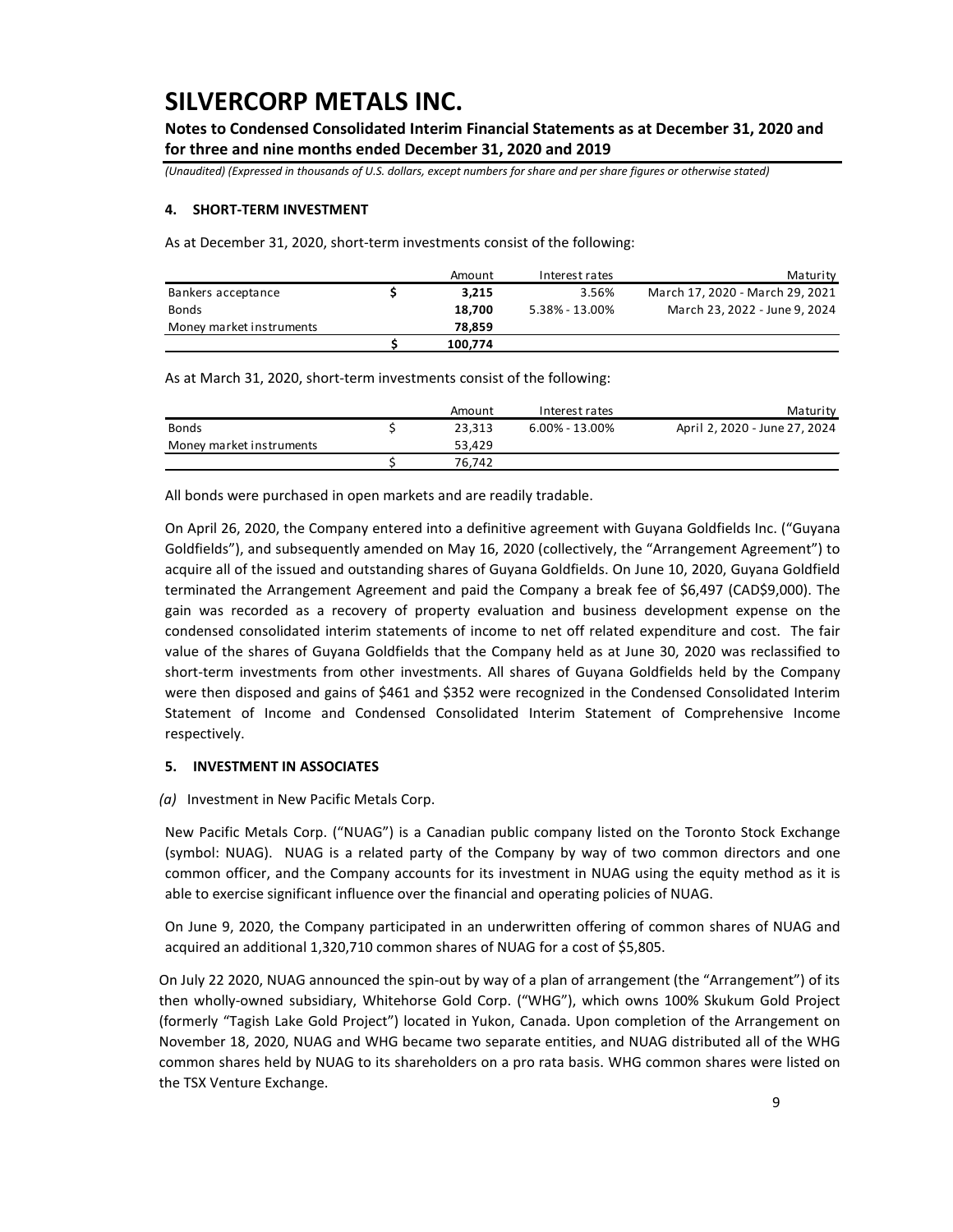**Notes to Condensed Consolidated Interim Financial Statements as at December 31, 2020 and for three and nine months ended December 31, 2020 and 2019**

*(Unaudited) (Expressed in thousands of U.S. dollars, except numbers for share and per share figures or otherwise stated)*

As at December 31, 2020, the Company owned 43,917,216 common shares of NUAG (March 31, 2020 – 42,596,506), representing an ownership interest of 28.6% (March 31, 2020 – 28.8%). The summary of the investment in NUAG common shares and its market value as at the respective balance sheet dates are as follows:

|                                                 |            |     |             | Value of NUAG's     |
|-------------------------------------------------|------------|-----|-------------|---------------------|
|                                                 | Number of  |     |             | common shares per   |
|                                                 | shares     |     | Amount      | quoted market price |
| Balance April 1, 2019                           | 39,346,300 | \$  | $38,703$ \$ | 69,783              |
| Purchase from open market                       | 502,600    |     | 861         |                     |
| Exercise of warrants                            | 1,500,000  |     | 2,349       |                     |
| Participation in public offering                | 1,247,606  |     | 3,820       |                     |
| Share of net loss                               |            |     | (1,276)     |                     |
| Share of other comprehensive income             |            |     | 1,077       |                     |
| Dilution gain                                   |            |     | 723         |                     |
| Disposal of common shares held by the associate |            |     | 1,127       |                     |
| Foreign exchange impact                         |            |     | (2,829)     |                     |
| Balance March 31, 2020                          | 42,596,506 | \$. | 44,555      | \$<br>148,624       |
| Participation in public offering                | 1,320,710  |     | 5,805       |                     |
| WHG Spin-out                                    |            |     | (1,793)     |                     |
| Share of net loss                               |            |     | (978)       |                     |
| Share of other comprehensive loss               |            |     | (1,953)     |                     |
| Foreign exchange impact                         |            |     | 5,206       |                     |
| Balance December 31, 2020                       | 43,917,216 | S   | 50,842      | 276,983<br>S        |

*(b)* Investment in Whitehorse Gold Corp.

WHG is a Canadian public company listed on the TSX Venture Exchange (symbol: WHG). The Company accounts for its investment in WHG using the equity method as it is able to exercise significant influence over the financial and operating policies of WHG.

On November 18, 2020, the Company received 5,740,286 WHG common shares distributed by NUAG to the Company under the Arrangement. In connection with the Arrangement, WHG conducted a non-brokered private placement financing. The Company participated in WHG's private placement and acquired an additional 5,774,000 common shares of WHG for a cost of \$1,326.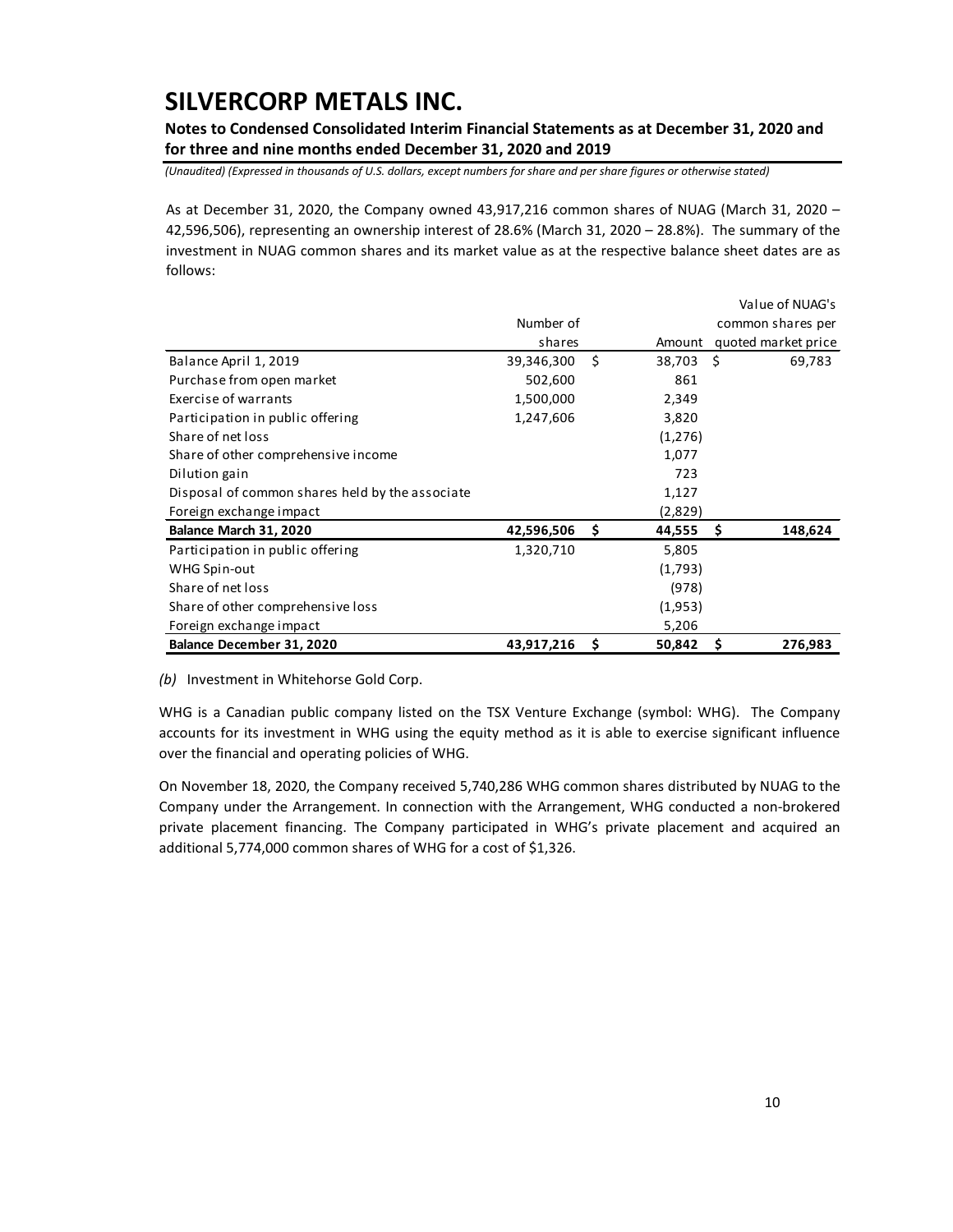**Notes to Condensed Consolidated Interim Financial Statements as at December 31, 2020 and for three and nine months ended December 31, 2020 and 2019** 

*(Unaudited) (Expressed in thousands of U.S. dollars, except numbers for share and per share figures or otherwise stated)*

As at December 31, 2020, the Company owned 11,514,286 common shares of WHG (March 31, 2020 – nil), representing an ownership interest of 26.99% (March 31, 2020 – nil). The summary of the investment in WHG common shares and its market value as at the respective balance sheet dates are as follows:

|                                      |            |        | Value of WHG's      |
|--------------------------------------|------------|--------|---------------------|
|                                      | Number of  |        | common shares per   |
|                                      | shares     | Amount | quoted market price |
| Balance April 1, 2020                |            |        |                     |
| Distributed by NUAG for WHG spin-out | 5,740,286  | 1,793  |                     |
| Participation in private placement   | 5,774,000  | 1,326  |                     |
| Share of other net loss              |            | (52)   |                     |
| Foreign exchange impact              |            | 79     |                     |
| Balance December 31, 2020            | 11,514,286 | 3,146  | 35,541              |

### **6. OTHER INVESTMENTS**

|                                         |    | December 31, 2020 | March 31, 2020 |       |  |
|-----------------------------------------|----|-------------------|----------------|-------|--|
| Equity investments designated as FVTOCI |    |                   |                |       |  |
| Public companies                        | \$ | 4,842             |                | 6,633 |  |
| Private companies                       |    | 2,296             |                | 2,117 |  |
|                                         |    | 7,138             |                | 8,750 |  |
| Equity investments designated as FVTPL  |    |                   |                |       |  |
| Public companies                        |    | 11,625            |                |       |  |
| Total                                   | s  | 18,763            |                | 8,750 |  |

Investments in publicly traded companies represent equity interests of other publicly-trading mining companies that the Company has acquired through the open market or through private placements. Investment in equity instruments that are held for trading are classified as FVTPL. For other investment in equity instruments, the Company can make an irrevocable election, on an instrument-by-instrument basis, to designate them as FVTOCI.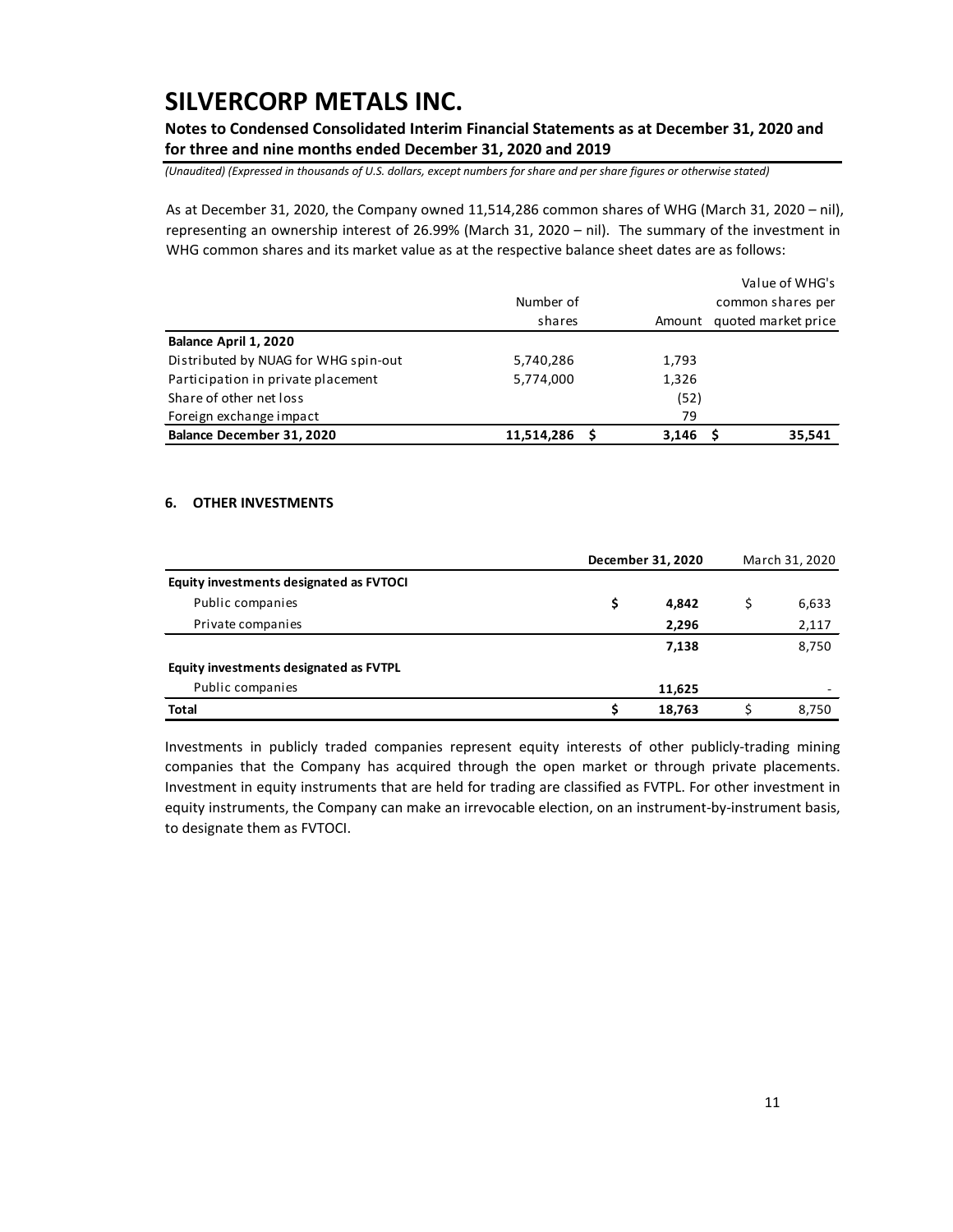**Notes to Condensed Consolidated Interim Financial Statements as at December 31, 2020 and for three and nine months ended December 31, 2020 and 2019**

*(Unaudited) (Expressed in thousands of U.S. dollars, except numbers for share and per share figures or otherwise stated)*

The continuity of such investments is as follows:

|                                                 |                   |    | <b>Accumulated fair</b><br>value change | <b>Accumulated fair</b><br>value change |
|-------------------------------------------------|-------------------|----|-----------------------------------------|-----------------------------------------|
|                                                 | <b>Fair Value</b> |    | included in OCI                         | included in P&L                         |
| April 1, 2019                                   | \$<br>9,253       | Ŝ. | $(35, 128)$ \$                          |                                         |
| Gain on equity investments                      | 249               |    | 249                                     |                                         |
| Acquisition                                     | 7,851             |    |                                         |                                         |
| Disposal                                        | (8, 454)          |    |                                         |                                         |
| Impact of foreign currency translation          | (149)             |    |                                         |                                         |
| March 31, 2020                                  | \$<br>$8,750$ \$  |    | (34,879) \$                             |                                         |
| Gain on equity investments designated as FVTOCI | 12,503            |    | 12,503                                  |                                         |
| Gain on equity investments designated as FVTPL  | 8,376             |    |                                         | 8,376                                   |
| Acquisition                                     | 12,708            |    |                                         |                                         |
| Disposal                                        | (17, 870)         |    |                                         |                                         |
| Reclassified to short-term investments          | (7,511)           |    |                                         |                                         |
| Impact of foreign currency translation          | 1,807             |    |                                         |                                         |
| December 31, 2020                               | \$<br>18,763      | \$ | (22,376) \$                             | 8,376                                   |

### **7. PLANT AND EQUIPMENT**

Plant and equipment consist of:

|                                                       |     | Land use rights |    | Office       |    |                |     | Motor        |    | Construction |      |           |
|-------------------------------------------------------|-----|-----------------|----|--------------|----|----------------|-----|--------------|----|--------------|------|-----------|
| Cost                                                  |     | and building    |    | equipment    |    | Machinery      |     | vehicles     |    | in progress  |      | Total     |
| Balance as at April 1, 2019                           | \$. | 100,028         | \$ | $7,735$ \$   |    | 29,452 \$      |     | $6,722$ \$   |    | $5,790$ \$   |      | 149,727   |
| Adjustment upon adoption of IFRS 16                   |     | 360             |    |              |    |                |     |              |    |              |      | 360       |
| Additions                                             |     | 1,736           |    | 1,060        |    | 1,082          |     | 681          |    | 3,618        |      | 8,177     |
| Disposals                                             |     | (6,932)         |    | (368)        |    | (3,265)        |     | (630)        |    | (52)         |      | (11, 247) |
| Reclassification of asset groups <sup>(1)</sup>       |     | 6,908           |    |              |    | 65             |     | $\sim$       |    | (6,973)      |      |           |
| Impact of foreign currency translation                |     | (5,646)         |    | (417)        |    | (1,534)        |     | (357)        |    | (247)        |      | (8, 201)  |
| Balance as at March 31, 2020                          | Ś   | 96,454 \$       |    | $8,010$ \$   |    | 25,800 \$      |     | $6,416$ \$   |    | $2,136$ \$   |      | 138,816   |
| Additions                                             |     | 47              |    | 772          |    | 910            |     | 971          |    | 6,061        |      | 8,761     |
| Disposals                                             |     | (87)            |    | (89)         |    | (242)          |     | (431)        |    | (84)         |      | (933)     |
| Reclassification of asset groups <sup>(1)</sup>       |     | 2,200           |    |              |    | 1,015          |     |              |    | (3,215)      |      |           |
| Impact of foreign currency translation                |     | 8,351           |    | 722          |    | 2,298          |     | 574          |    | 327          |      | 12,272    |
| Ending balance as at December 31, 2020                | Ś   | 106,965 \$      |    | $9,415$ \$   |    | 29,781 \$      |     | 7,530        | Ŝ. | $5,225$ \$   |      | 158,916   |
|                                                       |     |                 |    |              |    |                |     |              |    |              |      |           |
| Impairment, accumulated depreciation and amortization |     |                 |    |              |    |                |     |              |    |              |      |           |
| Balance as at April 1, 2019                           | Ś   | $(49,929)$ \$   |    | $(5,409)$ \$ |    | $(20,701)$ \$  |     | $(5,017)$ \$ |    | $(54)$ \$    |      | (81, 110) |
| Disposals                                             |     | 6,821           |    | 278          |    | 3,051          |     | 574          |    | 52           |      | 10,776    |
| Depreciation and amortization                         |     | (3,481)         |    | (527)        |    | (1,601)        |     | (384)        |    |              |      | (5,993)   |
| Impact of foreign currency translation                |     | 2,602           |    | 283          |    | 1,083          |     | 263          |    | 2            |      | 4,233     |
| Balance as at March 31, 2020                          | Ś.  | $(43,987)$ \$   |    | $(5,375)$ \$ |    | $(18, 168)$ \$ |     | $(4,564)$ \$ |    | $\sim$       | Ś.   | (72,094)  |
| Disposals                                             |     | 76              |    | 83           |    | 136            |     | 344          |    |              |      | 639       |
| Depreciation and amortization                         |     | (2,878)         |    | (459)        |    | (1, 178)       |     | (349)        |    |              |      | (4,864)   |
| Impact of foreign currency translation                |     | (3,898)         |    | (477)        |    | (1,617)        |     | (388)        |    |              |      | (6,380)   |
| Ending balance as at December 31, 2020                | Ś.  | $(50,687)$ \$   |    | $(6,228)$ \$ |    | $(20, 827)$ \$ |     | $(4,957)$ \$ |    |              | - \$ | (82, 699) |
|                                                       |     |                 |    |              |    |                |     |              |    |              |      |           |
| <b>Carrying amounts</b>                               |     |                 |    |              |    |                |     |              |    |              |      |           |
| Balance as at March 31, 2020                          | \$  | 52,467          | \$ | 2,635        | Ś. | 7,632          | \$. | 1,852        | Ŝ  | 2,136        | -Ś   | 66,722    |
| Ending balance as at December 31, 2020                | Ś   | 56,278          | Ś  | 3,187        | \$ | 8,954          | \$. | 2,573        | Ś  | 5,225        | Ŝ.   | 76,217    |

<sup>(1)</sup> When an asset is available for use, it is reclassified from construction in progress to one of the appropriate plant and equipment categories.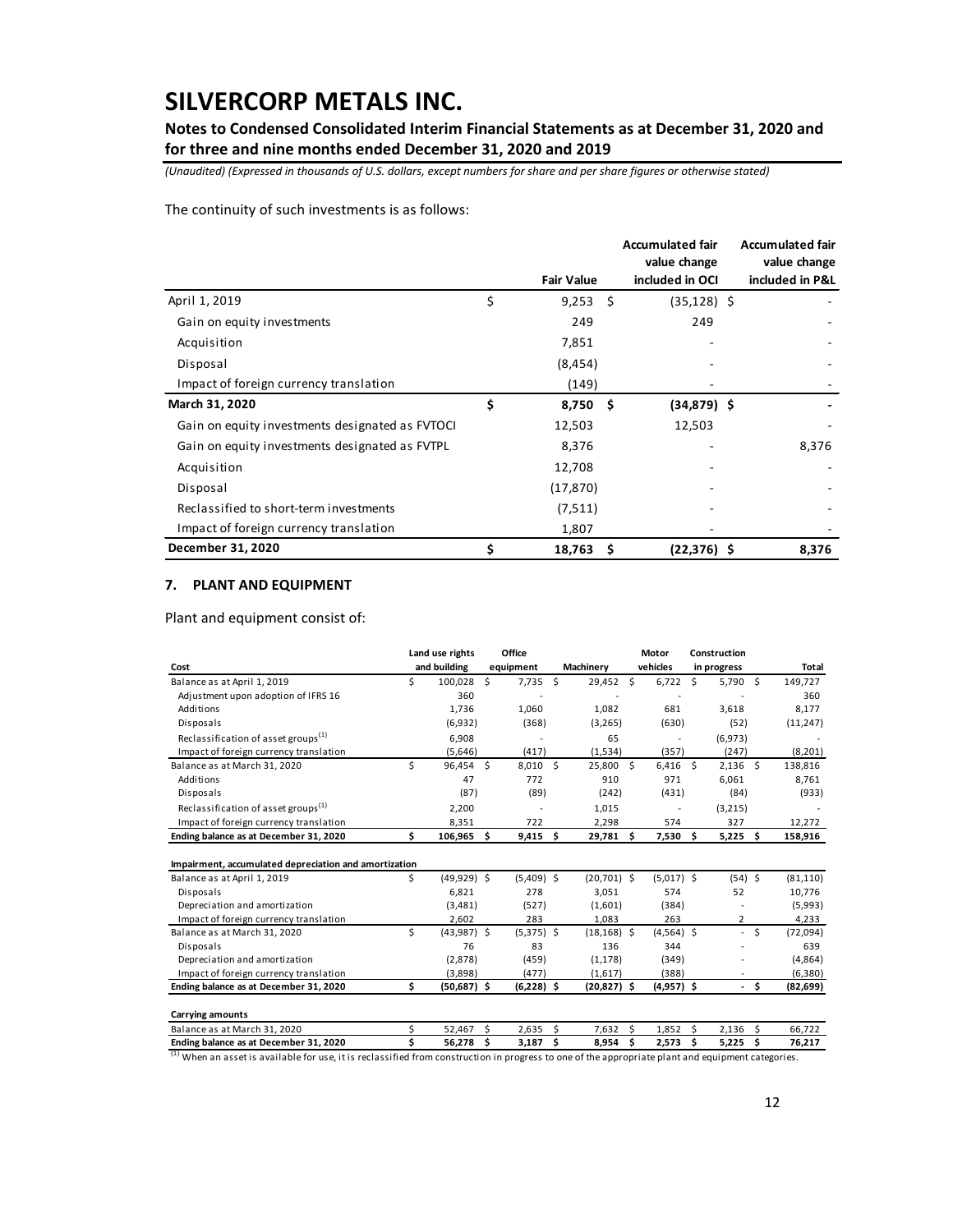**Notes to Condensed Consolidated Interim Financial Statements as at December 31, 2020 and for three and nine months ended December 31, 2020 and 2019** 

*(Unaudited) (Expressed in thousands of U.S. dollars, except numbers for share and per share figures or otherwise stated)*

| Carrying amounts as at December 31, 2020 |    |                      |    | <b>Ying Mining District</b> |     |        |     |                          |     |        |  | <b>BYP</b> |  | GC |  | Other |  | Total |
|------------------------------------------|----|----------------------|----|-----------------------------|-----|--------|-----|--------------------------|-----|--------|--|------------|--|----|--|-------|--|-------|
| Land use rights and building             | \$ | 38,503               | S  | 3,122                       | - Ś | 12,571 | - Ś | 2,082                    | - Ś | 56,278 |  |            |  |    |  |       |  |       |
| Office equipment                         |    | 2,396                |    | 22                          |     | 464    |     | 305                      |     | 3,187  |  |            |  |    |  |       |  |       |
| Machinery                                |    | 6,052                |    | 233                         |     | 2,669  |     |                          |     | 8,954  |  |            |  |    |  |       |  |       |
| Motor vehicles                           |    | 2,012                |    | 21                          |     | 380    |     | 160                      |     | 2,573  |  |            |  |    |  |       |  |       |
| Construction in progress                 |    | 4.644                |    | 535                         |     | 46     |     | $\overline{\phantom{a}}$ |     | 5,225  |  |            |  |    |  |       |  |       |
| Total                                    |    | 53,607               | S  | 3,933                       | S   | 16,130 | S   | 2,547                    | S   | 76,217 |  |            |  |    |  |       |  |       |
|                                          |    |                      |    |                             |     |        |     |                          |     |        |  |            |  |    |  |       |  |       |
| Carrying amounts as at March 31, 2020    |    | Ying Mining District |    | <b>BYP</b>                  |     | GC     |     | Other                    |     | Total  |  |            |  |    |  |       |  |       |
| Land use rights and building             | Ś  | 35,476               | Ŝ. | 3.094                       | Ŝ   | 11,762 | - Ś | 2.135                    | Ŝ   | 52,467 |  |            |  |    |  |       |  |       |
| Office equipment                         |    | 1,886                |    | 26                          |     | 403    |     | 320                      |     | 2,635  |  |            |  |    |  |       |  |       |
| Machinery                                |    | 5,734                |    | 258                         |     | 1,640  |     | ۰.                       |     | 7,632  |  |            |  |    |  |       |  |       |
| Motor vehicles                           |    | 1,598                |    | 22                          |     | 232    |     |                          |     | 1,852  |  |            |  |    |  |       |  |       |
| Construction in progress                 |    | 419                  |    | 493                         |     | 1.224  |     |                          |     | 2,136  |  |            |  |    |  |       |  |       |
| Total                                    |    | 45,113               | Ŝ  | 3,893                       | Ś   | 15,261 | Ś   | 2,455                    | S   | 66,722 |  |            |  |    |  |       |  |       |

During the three and nine months ended December 31, 2020, certain plant and equipment were disposed for proceeds of \$46 and \$47, respectively (three and nine months ended December 31, 2019 - \$5 and \$8, respectively) and loss of \$36 and \$247, respectively (three and nine months ended December 31, 2019 – loss of \$110 and \$373, respectively).

#### **8. MINERAL RIGHTS AND PROPERTIES**

Mineral rights and properties consist of:

|                                        |                             | Producing and development properties |  |                  |              |           |            | <b>Exploration and evaluation properties</b> |                          |          |                          |              |            |
|----------------------------------------|-----------------------------|--------------------------------------|--|------------------|--------------|-----------|------------|----------------------------------------------|--------------------------|----------|--------------------------|--------------|------------|
| Cost                                   | <b>Ying Mining District</b> |                                      |  | <b>BYP</b><br>GC |              |           | <b>XHP</b> | <b>RZY</b>                                   |                          | La Yesca |                          | <b>Total</b> |            |
| Balance as at April 1, 2019            |                             | 288.453 \$                           |  | 64.305 \$        |              | 107,161   | Ś.         | 20,909                                       | \$174S                   |          |                          | Ŝ            | 481,002    |
| Capitalized expenditures               |                             | 23,871                               |  | 6                |              | 1,617     |            |                                              |                          |          |                          |              | 25,494     |
| Mine right fees                        |                             | 797                                  |  |                  |              |           |            |                                              |                          |          |                          |              | 797        |
| Environmental rehabiliation            |                             | (4, 299)                             |  | 39               |              | 239       |            |                                              |                          |          |                          |              | (4,021)    |
| Disposition                            |                             |                                      |  |                  |              |           |            | (20, 485)                                    |                          |          |                          |              | (20, 485)  |
| Foreign currecy translation impact     |                             | (15, 686)                            |  | (778)            |              | (5,706)   |            | (424)                                        | (10)                     |          |                          |              | (22,604)   |
| Balance as at March 31, 2020           | Ś.                          | 293,136 \$                           |  | 63,572 \$        |              | 103,311   | Ś.         | $-5$                                         | 164                      | -Ś       |                          | Ś.           | 460,183    |
| Capitalized expenditures               |                             | 26,491                               |  | 29               |              | 3,279     |            |                                              |                          |          |                          |              | 29,799     |
| Acquisition (Note 3)                   |                             |                                      |  |                  |              |           |            |                                              |                          |          | 16,660                   |              | 16,660     |
| Foreign currecy translation impact     |                             | 26,279                               |  | 1,188            |              | 8,976     |            |                                              | 19                       |          |                          |              | 36,462     |
| Ending balance as at December 31, 2020 | Ś.                          | 345,906 \$                           |  | 64,789 \$        |              | 115,566   | \$.        | - \$                                         | 183 <sub>5</sub>         |          | 16,660                   | - \$         | 543,104    |
| Impairment and accumulated depletion   |                             |                                      |  |                  |              |           |            |                                              |                          |          |                          |              |            |
| Balance as at April 1, 2019            | Ś.                          | $(91, 179)$ \$                       |  | $(57,083)$ \$    |              | (80, 491) | Ś.         | $(13, 155)$ \$                               | $(174)$ \$               |          |                          | Ś.           | (242, 082) |
| Depletion                              |                             | (14, 282)                            |  |                  |              | (2, 165)  |            |                                              |                          |          |                          |              | (16, 447)  |
| Disposition                            |                             |                                      |  |                  |              |           |            | 12.888                                       |                          |          |                          |              | 12,888     |
| Foreign currecy translation impact     |                             | 5,071                                |  | 395              |              | 4,301     |            | 267                                          | 10                       |          |                          |              | 10,044     |
| Balance as at March 31, 2020           | Ś.                          | $(100, 390)$ \$                      |  | $(56,688)$ \$    |              | (78, 355) | Ś.         | -\$<br>$\overline{\phantom{a}}$              | $(164)$ \$               |          | $\overline{\phantom{a}}$ | Ś.           | (235, 597) |
| Depletion                              |                             | (11, 325)                            |  |                  |              | (1,976)   |            |                                              |                          |          |                          |              | (13, 301)  |
| Foreign currecy translation impact     |                             | (9, 115)                             |  | (600)            |              | (6, 784)  |            |                                              | (19)                     |          |                          |              | (16, 518)  |
| Ending balance as at December 31, 2020 | Ś.                          | $(120, 830)$ \$                      |  | $(57,288)$ \$    |              | (87, 115) | \$         | - \$                                         | $(183)$ \$               |          | $\overline{\phantom{a}}$ | Ŝ.           | (265, 416) |
| <b>Carrying amounts</b>                |                             |                                      |  |                  |              |           |            |                                              |                          |          |                          |              |            |
| Balance as at March 31, 2020           |                             | 192,746 \$                           |  | 6.884            | $\mathsf{S}$ | 24,956    | Ś          | Ŝ.                                           | $\overline{\phantom{a}}$ | Ŝ.       |                          | Ś            | 224,586    |
| Ending balance as at December 31, 2020 |                             | 225,076 \$                           |  | $7,501$ \$       |              | 28,451    | \$         | \$<br>٠                                      |                          | -\$      | 16,660                   | \$           | 277,688    |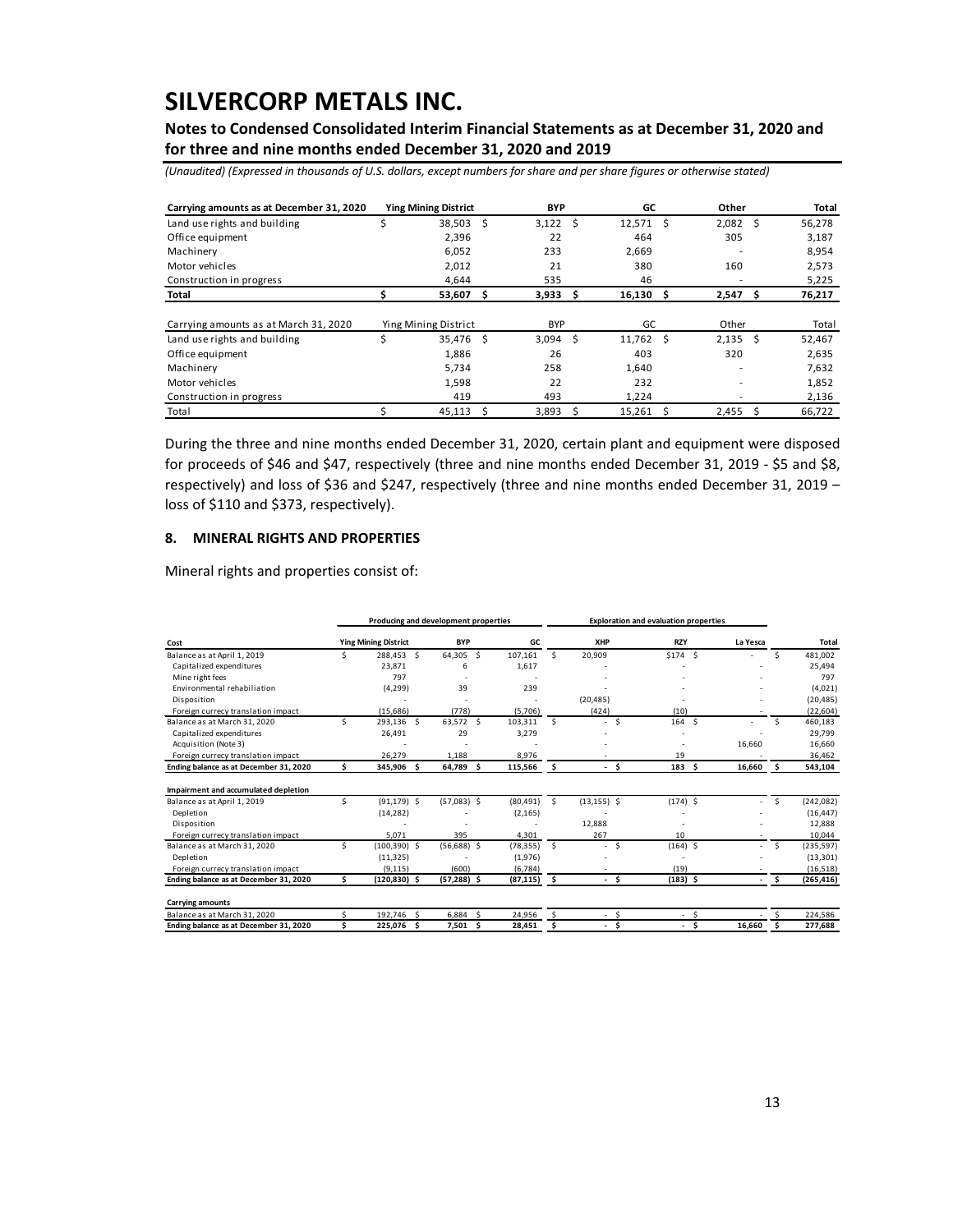**Notes to Condensed Consolidated Interim Financial Statements as at December 31, 2020 and for three and nine months ended December 31, 2020 and 2019**

*(Unaudited) (Expressed in thousands of U.S. dollars, except numbers for share and per share figures or otherwise stated)*

#### **9. LEASES**

The following table summarizes changes in the Company's lease receivable and lease obligation related to the Company's office lease and sublease.

|                                                    | Lease Receivable | <b>Lease Obligation</b> |       |  |
|----------------------------------------------------|------------------|-------------------------|-------|--|
| Adjustment upon adoption of IFRS 16, April 1, 2019 | \$<br>447 \$     |                         | 1,463 |  |
| Addition                                           | 238              |                         | 1,239 |  |
| Interest accrual                                   | 27               |                         | 112   |  |
| Interest received or paid                          | (27)             |                         | (112) |  |
| Principal repayment                                | (118)            |                         | (503) |  |
| Foreign exchange impact                            | (33)             |                         | (130) |  |
| Balance, March 31, 2020                            | \$<br>534 \$     |                         | 2,069 |  |
| Interest accrual                                   | 19               |                         | 73    |  |
| Interest received or paid                          | (19)             |                         | (73)  |  |
| Principal repayment                                | (143)            |                         | (414) |  |
| Foreign exchange impact                            | 53               |                         | 214   |  |
| Balance, December 31, 2020                         | \$<br>444 \$     |                         | 1,869 |  |
| Less: current portion                              | (210)            |                         | (644) |  |
| Non-current portion                                | \$<br>234S       |                         | 1,225 |  |

The following table presents a reconciliation of the Company's undiscounted cash flows to their present value for its lease receivable and lease obligation as at December 31, 2020:

|                                  | Lease Receivable |  |       |  |  |
|----------------------------------|------------------|--|-------|--|--|
| Within 1 year                    | 228 <sup>5</sup> |  | 684   |  |  |
| Between 2 to 5 years             | 239              |  | 1,344 |  |  |
| <b>Total undiscounted amount</b> | 467              |  | 2,028 |  |  |
| Less future interest             | (23)             |  | (159) |  |  |
| <b>Total discounted amount</b>   | 444 S            |  | 1,869 |  |  |
| Less: current portion            | (210)            |  | (644) |  |  |
| Non-current portion              | 234              |  | 1,225 |  |  |

The lease receivable and lease obligation were discounted using an estimated incremental borrowing rate of 5%.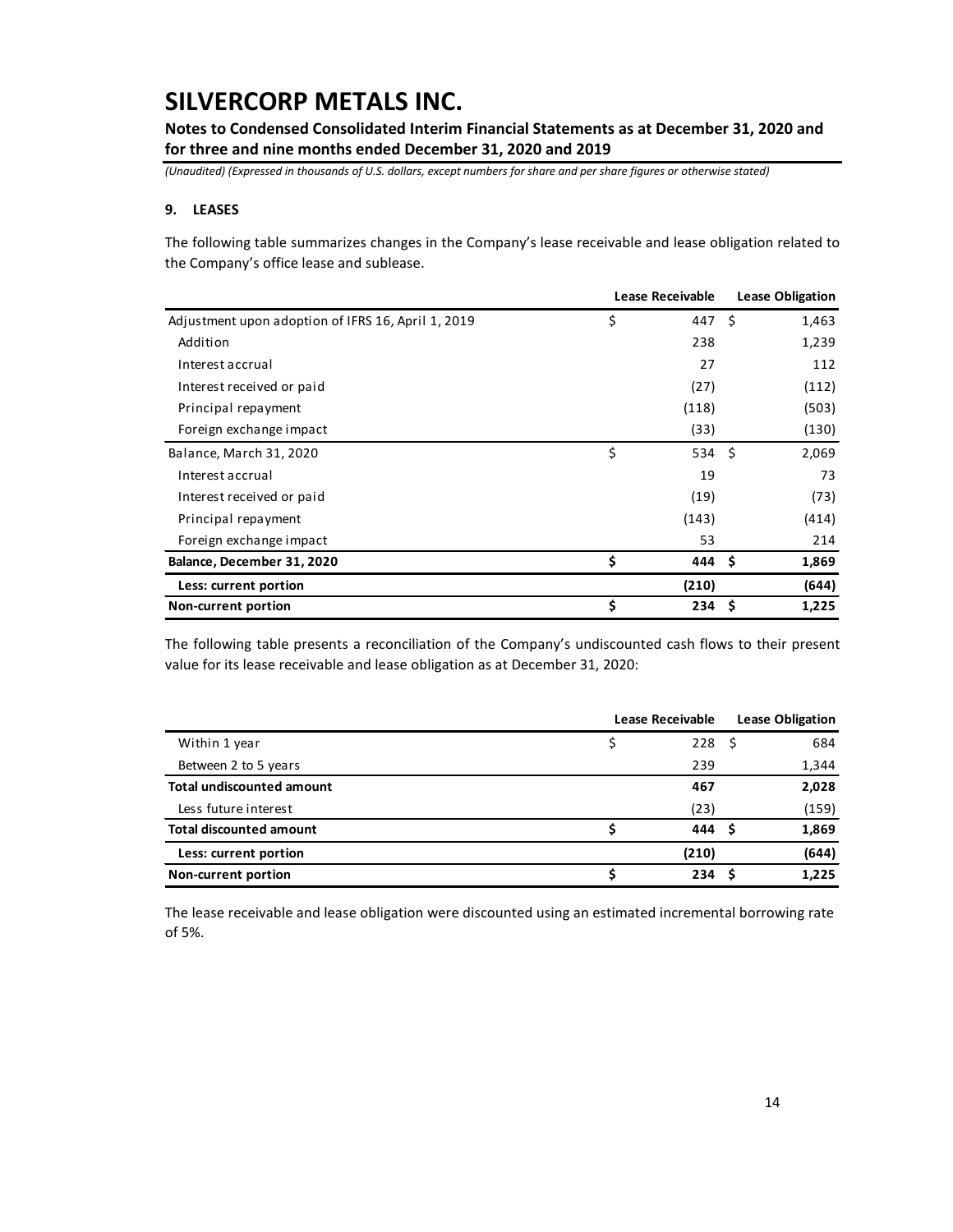**Notes to Condensed Consolidated Interim Financial Statements as at December 31, 2020 and for three and nine months ended December 31, 2020 and 2019**

*(Unaudited) (Expressed in thousands of U.S. dollars, except numbers for share and per share figures or otherwise stated)*

#### **10. SHARE CAPITAL**

#### *(a) Authorized*

Unlimited number of common shares without par value. All shares issued as at December 31, 2020 were fully paid.

#### *(b) Share-based compensation*

The Company has a share-based compensation plan (the "Plan") which consists of stock options, restricted share units (the "RSUs") and performance share units (the "PSUs"). The Plan allows for the maximum number of common shares to be reserved for issuance on any share-based compensation to be a rolling 10% of the issued and outstanding common shares from time to time. Furthermore, no more than 3% of the reserve may be granted in the form of RSUs and PSUs.

For the three and nine months ended December 31, 2020, a total of \$1,263 and \$3,018, respectively (three and nine months ended December 31, 2019 - \$947 and \$1,973, respectively) in share-based compensation expense was recognized and included in the general and administrative expenses and property evaluation and business development expenses on the condensed consolidated interim statements of income.

*(i) Stock options*

The following is a summary of option transactions:

|                            |                  | Weighted average |                    |  |
|----------------------------|------------------|------------------|--------------------|--|
|                            |                  |                  | exercise price per |  |
|                            | Number of shares |                  | share CAD\$        |  |
| Balance, April 1, 2019     | 6,480,916        | \$               | 2.86               |  |
| Options exercised          | (3,833,406)      |                  | 2.78               |  |
| Options forfeited          | (123, 750)       |                  | 3.29               |  |
| Options expired            | (100,000)        |                  | 1.75               |  |
| Balance, March 31, 2020    | 2,423,760        |                  | 3.00               |  |
| Option granted             | 1,127,000        |                  | 7.25               |  |
| Options exercised          | (1, 299, 589)    |                  | 2.98               |  |
| Options forfeited          | (115,004)        |                  | 3.83               |  |
| Balance, December 31, 2020 | 2,136,167        | Ś                | 5.21               |  |

During the nine months ended December 31, 2020, a total of 1,127,000 options with a life of five years were granted to directors, officers, and employees at an exercise price of CAD\$5.46 to \$9.45 per share subject to a vesting schedule over a three-year term with 1/6 of the options vesting every six months after the date of grant until fully vested.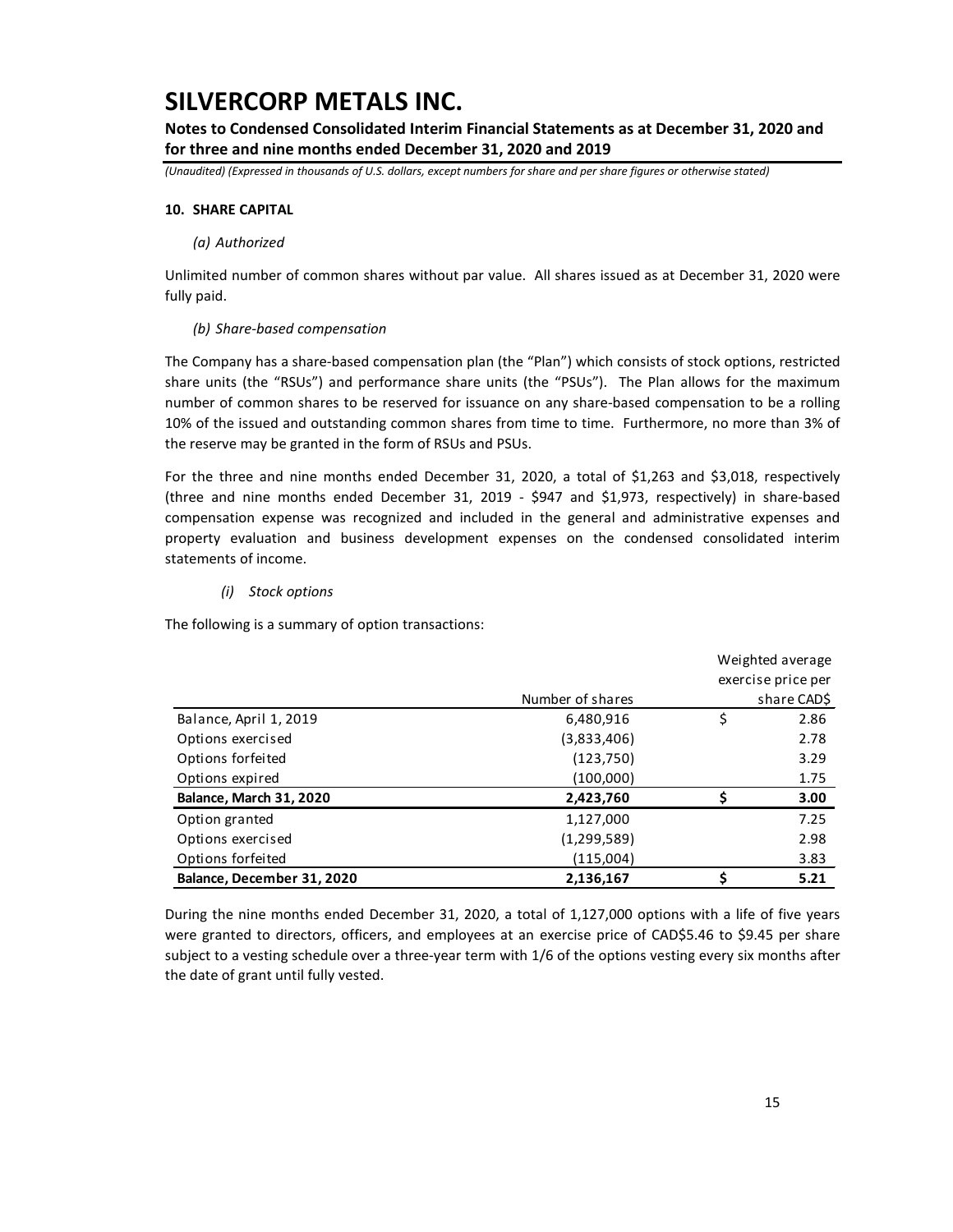**Notes to Condensed Consolidated Interim Financial Statements as at December 31, 2020 and for three and nine months ended December 31, 2020 and 2019**

*(Unaudited) (Expressed in thousands of U.S. dollars, except numbers for share and per share figures or otherwise stated)*

The fair value of stock options granted during the nine months ended December 31, 2020 were calculated as of the date of grant using the Black-Scholes option pricing model with the following weighted average assumptions:

|                                               | Nine months ended December 31, |
|-----------------------------------------------|--------------------------------|
|                                               | 2020                           |
| Risk free interest rate                       | 0.31%                          |
| Expected life of option in years              | 2.75 years                     |
| Expected volatility                           | 67%                            |
| Expected dividend yield                       | 0.51%                          |
| Estimated forfeiture rate                     | 9.87%                          |
| Weighted average share price at date of grant | \$7.25 CAD                     |

The weighted average grant date fair value of options granted during the nine months ended December 31, 2020 was CAD\$2.93 (US\$2.30). Volatility was determined based on the historical volatility of the Company's shares over the estimated life of stock options.

The following table summarizes information about stock options outstanding as at December 31, 2020:

|                         |                   |                            |                   |                   |     | Weighted       |
|-------------------------|-------------------|----------------------------|-------------------|-------------------|-----|----------------|
|                         | Number of options |                            | Weighted average  | Number of options |     | average        |
|                         | outstanding at    | Weighted average remaining | exercise price in | exercisable at    |     | exercise price |
| Exercise price in CAD\$ | December 31, 2020 | contractual life (Years)   | CAD\$             | December 31, 2020 |     | in CAD\$       |
| 2.60                    | 445.000           | 0.88 <sup>5</sup>          | 2.60              | 445.000           | - S | 2.60           |
| 3.23                    | 207.500           | $0.19 \quad$ \$            | 3.23              | 207,500           |     | 3.23           |
| 3.40                    | 390.000           | $0.65 \quad$ \$            | 3.40              | 390,000           |     | 3.40           |
| 5.46                    | 588,667           | 4.40 \$                    | 5.46              | 95,337            |     | 5.46           |
| 9.45                    | 505.000           | 4.86 <sup>5</sup>          | 9.45              |                   |     |                |
| \$2.60 to \$9.45        | 2,136,167         | 2.68 <sub>5</sub>          | 5.21              | 1.137.837 \$      |     | 3.23           |

Subsequent to December 31, 2020, a total of 9,166 options with exercise prices of CAD\$3.40 to \$5.46 were exercised.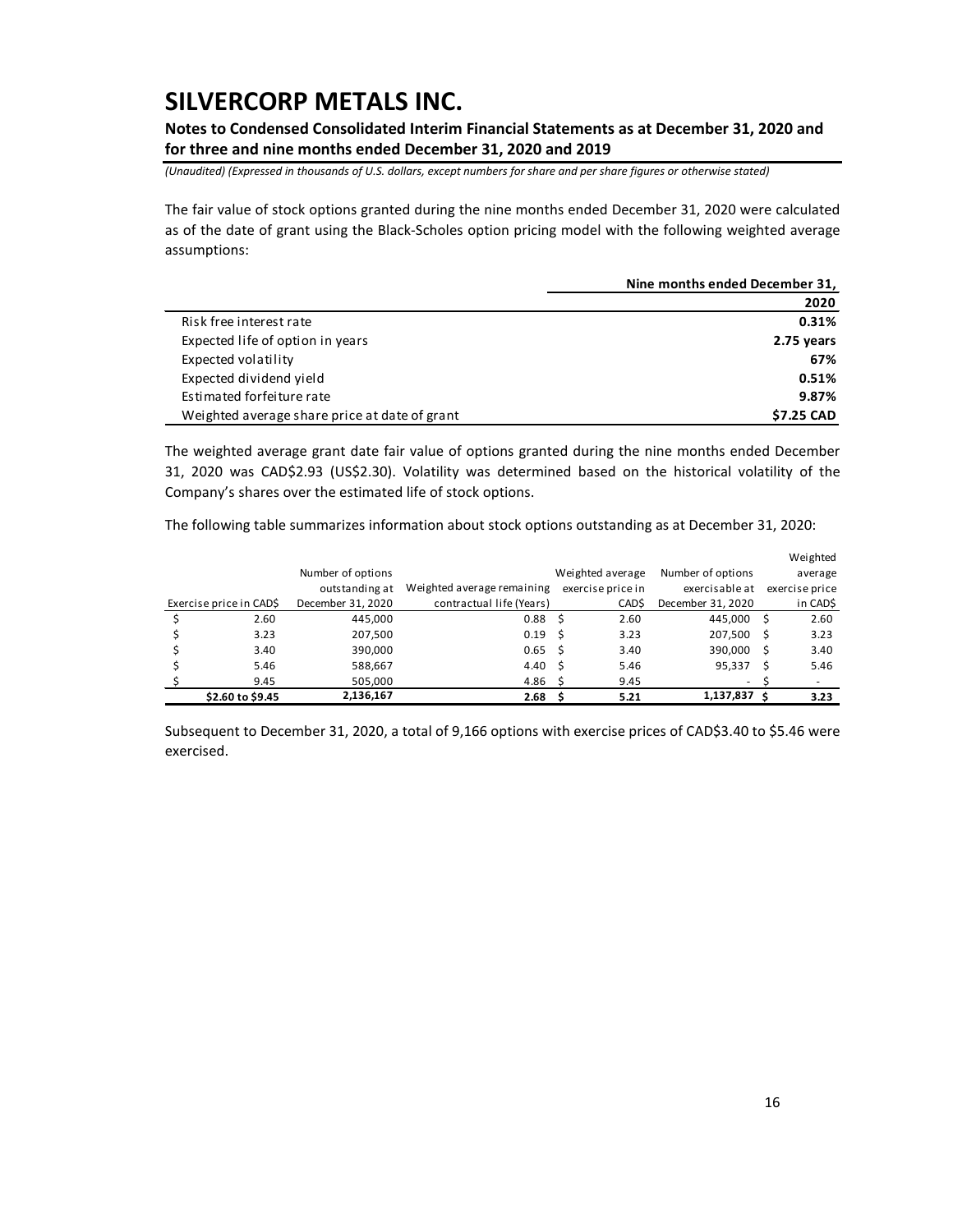**Notes to Condensed Consolidated Interim Financial Statements as at December 31, 2020 and for three and nine months ended December 31, 2020 and 2019**

*(Unaudited) (Expressed in thousands of U.S. dollars, except numbers for share and per share figures or otherwise stated)*

#### *(ii) RSUs*

The following is a summary of RSUs transactions:

|                            |                                        | Weighted average   |      |
|----------------------------|----------------------------------------|--------------------|------|
|                            |                                        | grant date closing |      |
|                            | Number of shares price per share \$CAD |                    |      |
| Balance, April 1, 2019     |                                        | - \$               |      |
| Granted                    | 850,500                                |                    | 4.94 |
| Cancelled                  | (31,750)                               |                    | 4.94 |
| Distributed                | (141, 376)                             |                    | 4.94 |
| Balance, March 31, 2020    | 677,374                                | - \$               | 4.94 |
| Granted                    | 1,021,500                              |                    | 6.68 |
| Cancelled                  | (232, 623)                             |                    | 4.94 |
| Distributed                | (60, 500)                              |                    | 4.94 |
| Balance, December 31, 2020 | 1,405,751                              | - S                | 5.21 |

During the nine months ended December 31, 2020, a total of 1,021,500 RSUs were granted to directors, officers, and employees of the Company at grant date closing price of CAD\$5.46 to \$9.45 per share subject to a vesting schedule over a three-year term with 1/6 of the RSUs vesting every six months from the date of grant. All RSUs will be settled in shares.

### *(c) Cash dividends declared*

During the three and nine months ended December 31, 2020, dividends of \$2,190 and \$4,368, respectively (three months and nine months ended December 31, 2019 - \$2,162 and \$4,287, respectively) were declared and paid.

### **11. ACCUMULATED OTHER COMPREHENSIVE LOSS**

|                                                                 | December 31, 2020 | March 31, 2020 |
|-----------------------------------------------------------------|-------------------|----------------|
| Change in fair value on equity investments designated as FVTOCI | 22.024            | 34,879         |
| Share of other comprehensive loss in associate                  | 218               | (1,735)        |
| Currency translation adjustment                                 | (10.126)          | 28.445         |
| Balance, end of the period                                      | 12.116            | 61.589         |

The change in fair value on equity investments designated as FVTOCI, share of other comprehensive income in associate, and currency translation adjustment are net of tax of \$nil for all periods presented.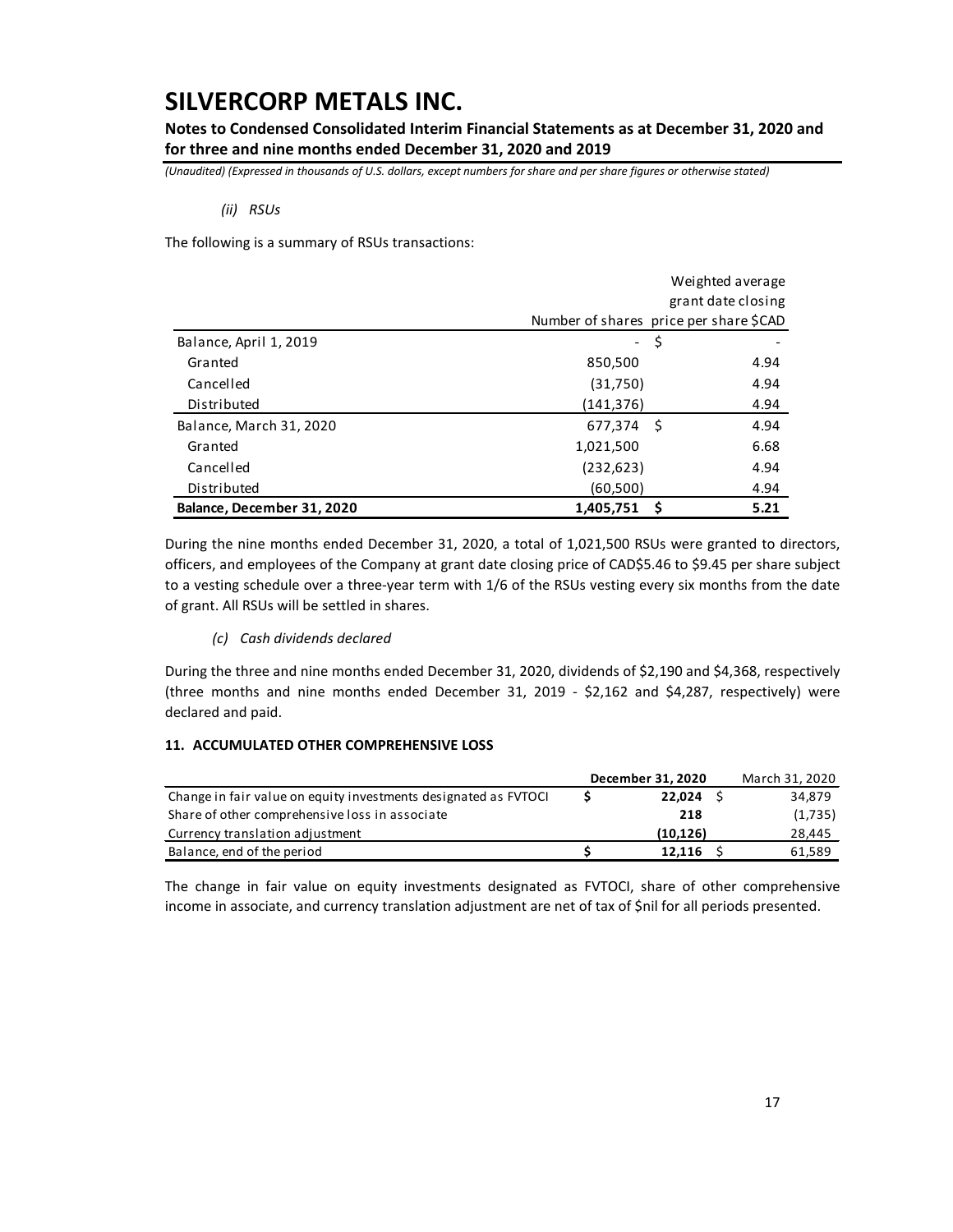**Notes to Condensed Consolidated Interim Financial Statements as at December 31, 2020 and for three and nine months ended December 31, 2020 and 2019** 

*(Unaudited) (Expressed in thousands of U.S. dollars, except numbers for share and per share figures or otherwise stated)*

#### **12. NON-CONTROLLING INTERESTS**

The continuity of non-controlling interests is summarized as follows:

|                                     |    | Henan   |    | Henan                    |    |                    | Guangdong |       |            |              |          |
|-------------------------------------|----|---------|----|--------------------------|----|--------------------|-----------|-------|------------|--------------|----------|
|                                     |    | Found   |    | Huawei                   |    | Yunxiang           |           | Found | New Infini |              | Total    |
| Balance, April 1, 2019              | Ś. | 58,262  | Ŝ. | 4,903                    | S. | $3,017$ \$         |           | (447) |            | Ś.           | 65,735   |
| Share of net income (loss)          |    | 10.440  |    | 664                      |    | (221)              |           | 46    |            |              | 10,929   |
| Share of other comprehensive loss   |    | (2,768) |    | (209)                    |    | (73)               |           | (65)  |            |              | (3, 115) |
| Distributions                       |    | (2,603) |    | (656)                    |    | ٠                  |           |       |            |              | (3,259)  |
| Balance, March 31, 2020             | S. | 63,331  | s  | 4,702 \$                 |    | $2,723$ \$         |           | (466) | S          | -S<br>$\sim$ | 70,290   |
| Share of net income                 |    | 10.054  |    | 602                      |    | 265                |           | 71    | (9)        |              | 10,983   |
| Share of other comprehensive income |    | 4,867   |    | 505                      |    | 104                |           | 29    | ۰          |              | 5.505    |
| Acquisition of La Yesca (Note 3)    |    |         |    | $\overline{\phantom{a}}$ |    |                    |           |       | 9.250      |              | 9,250    |
| Distributions                       |    | (2,600) |    | (639)                    |    | -                  |           |       |            |              | (3,239)  |
| Balance. December 31, 2020          | S. | 75.652  |    | 5.170                    |    | 3.092 <sub>5</sub> |           | (366) | 9.241<br>S | s            | 92.789   |

As at December 31, 2020, non-controlling interests in Henan Found, Henan Huawei, Yunxiang, Guangdong Found and New Infini were 22.5%, 20%, 30%, 1%, and 55%, respectively (March 31, 2020 – 22.5%, 20%, 30% 1% and nil, respectively).

### **13. RELATED PARTY TRANSACTIONS**

Related party transactions are made on terms agreed upon by the related parties. The balances with related parties are unsecured, non-interest bearing, and due on demand. Related party transactions not disclosed elsewhere in the condensed consolidated interim financial statements are as follows:

| Due from related parties |     | December 31, 2020 March 31, 2020 |
|--------------------------|-----|----------------------------------|
| NUAG (a)                 | 86  | 94                               |
| WHG(b)                   | 16  |                                  |
| Henan Non-ferrous (c)    | -   | 1.425                            |
|                          | 102 | 1.519                            |

(a) The Company recovers costs for services rendered to NUAG and expenses incurred on behalf of NUAG pursuant to a services and administrative costs reallocation agreement. During the three and nine months ended December 31, 2020, the Company recovered \$136 and \$476, respectively (the three and nine months ended December 31, 2019 - \$183 and \$397, respectively), from NUAG for services rendered and expenses incurred on behalf of NUAG. The costs recovered from NUAG were recorded as a direct reduction of general and administrative expenses on the consolidated statements of income.

(b) The Company recovers costs for services rendered to WHG and expenses incurred on behalf of WHG pursuant to a services and administrative costs reallocation agreement. During the three and nine months ended December 31, 2020, the Company recovered \$44 and \$44, respectively (the three and nine months ended December 31, 2019 - \$nil and \$nil), from WHG for services rendered and expenses incurred on behalf of WHG. The costs recovered from WHG were recorded as a direct reduction of general and administrative expenses on the consolidated statements of income.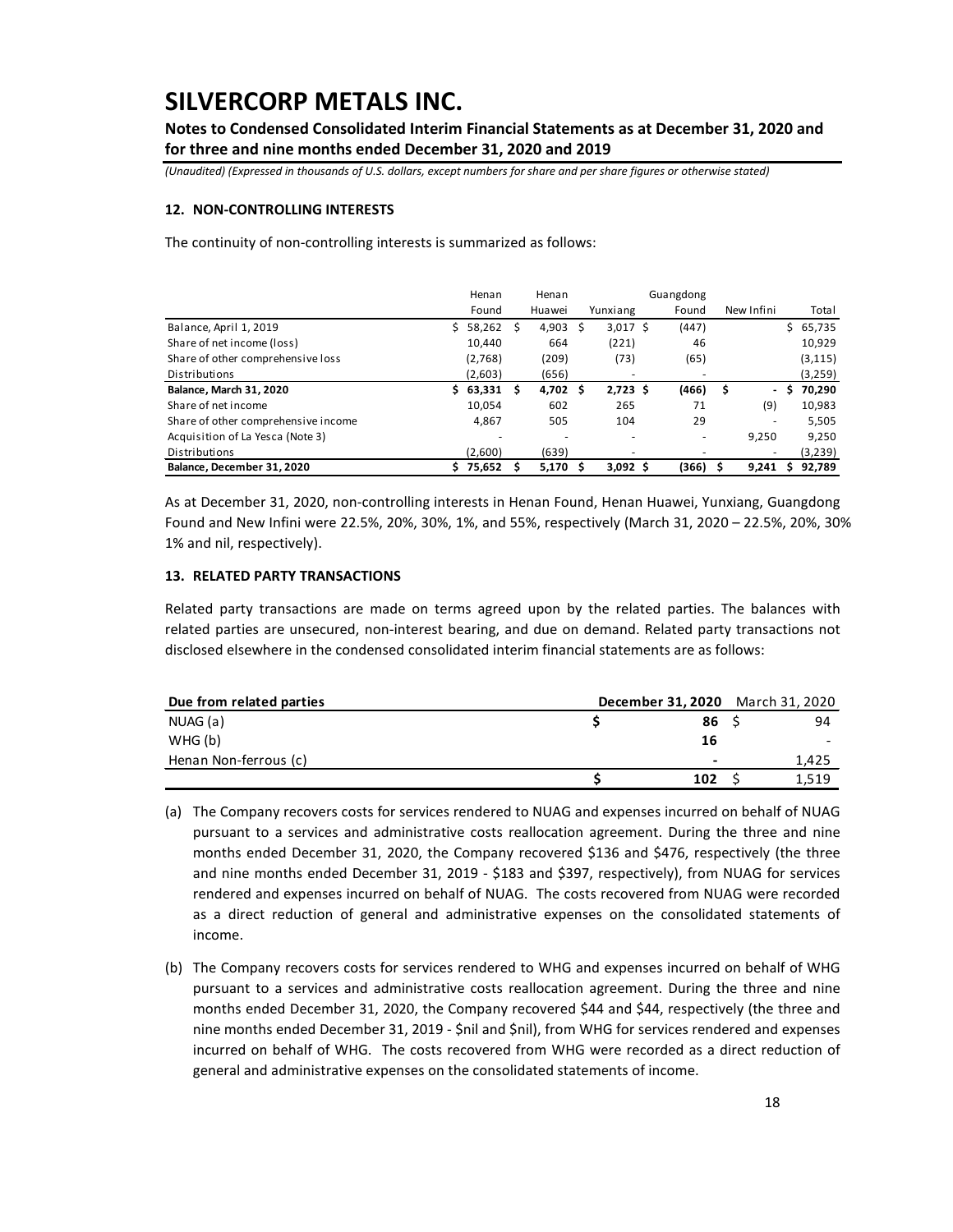**Notes to Condensed Consolidated Interim Financial Statements as at December 31, 2020 and for three and nine months ended December 31, 2020 and 2019**

*(Unaudited) (Expressed in thousands of U.S. dollars, except numbers for share and per share figures or otherwise stated)*

(c) In January 2020, Henan Found advanced a loan of \$1,426 (RMB¥10 million) to Henan Non-ferrous. The loan has a term of four months and bears an interest rate of 4.35% per annum. In May 2020, the loan, including accumulated interest, of \$1,423 (RMB¥10.1 million) was repaid in full.

The balances with related parties are unsecured.

#### **14. GENERAL AND ADMINISTRATIVE**

General and administrative expenses consist of:

|                                    |                                    |       |     | Three months ended December 31, 2020 |       | Three months ended December 31, 2019 |           |  |       |       |       |  |  |
|------------------------------------|------------------------------------|-------|-----|--------------------------------------|-------|--------------------------------------|-----------|--|-------|-------|-------|--|--|
|                                    | Total<br><b>Mines</b><br>Corporate |       |     |                                      |       |                                      | Corporate |  | Mines | Total |       |  |  |
| Amortization and depreciation      |                                    | 139   | - S | 329 <sup>5</sup>                     | 468   |                                      | 118       |  | 264   |       | 382   |  |  |
| Office and administrative expenses |                                    | 531   |     | 896                                  | 1.427 |                                      | 563       |  | 815   |       | 1,378 |  |  |
| Professional fees                  |                                    | 198   |     | 118                                  | 316   |                                      | 67        |  | 106   |       | 173   |  |  |
| Salaries and benefits              |                                    | 1,442 |     | 1.417                                | 2,859 |                                      | 971       |  | 1.163 |       | 2,134 |  |  |
| Share-based compensation           |                                    | 1,215 |     |                                      | 1,215 |                                      | 849       |  |       |       | 849   |  |  |
|                                    |                                    | 3.525 |     | 2.760                                | 6,285 |                                      | 2.568     |  | 2.348 |       | 4,916 |  |  |

|                                    |                           | Nine months ended December 31, 2020 |       |  |        | Nine months ended December 31, 2019 |           |  |       |       |        |  |  |
|------------------------------------|---------------------------|-------------------------------------|-------|--|--------|-------------------------------------|-----------|--|-------|-------|--------|--|--|
|                                    | <b>Mines</b><br>Corporate |                                     |       |  | Total  |                                     | Corporate |  | Mines | Total |        |  |  |
| Amortization and depreciation      |                           | 391<br>- S                          | 922   |  | 1,313  |                                     | 325       |  | 797   |       | 1,122  |  |  |
| Office and administrative expenses |                           | 1,559                               | 2.227 |  | 3,786  |                                     | 1.787     |  | 2,065 |       | 3,852  |  |  |
| Professional fees                  |                           | 561                                 | 345   |  | 906    |                                     | 333       |  | 413   |       | 746    |  |  |
| Salaries and benefits              |                           | 3.574                               | 3.662 |  | 7.236  |                                     | 3,235     |  | 3.413 |       | 6,648  |  |  |
| Share-based compensation           |                           | 2.911                               | $\,$  |  | 2,911  |                                     | 1.824     |  |       |       | 1,824  |  |  |
|                                    |                           | 8.996                               | 7.156 |  | 16.152 |                                     | 7.504     |  | 6,688 |       | 14,192 |  |  |

#### **15. GOVERNMENT FEES AND OTHER TAXES**

Government fees and other taxes consist of:

|                 | Three months ended December 31, |      | Nine months ended December 31, |  |       |  |  |
|-----------------|---------------------------------|------|--------------------------------|--|-------|--|--|
|                 | 2020                            | 2019 | 2020                           |  | 2019  |  |  |
| Government fees | 24                              | 91   | 52                             |  | 197   |  |  |
| Other taxes     | 753                             | 696  | 1.913                          |  | 1,680 |  |  |
|                 | 777                             | 787  | 1,965                          |  | 1,877 |  |  |

Government fees include environmental protection fees paid to the state and local Chinese government. Other taxes were composed of surtax on value-added tax, land usage levy, stamp duty and other miscellaneous levies, duties and taxes imposed by the state and local Chinese government.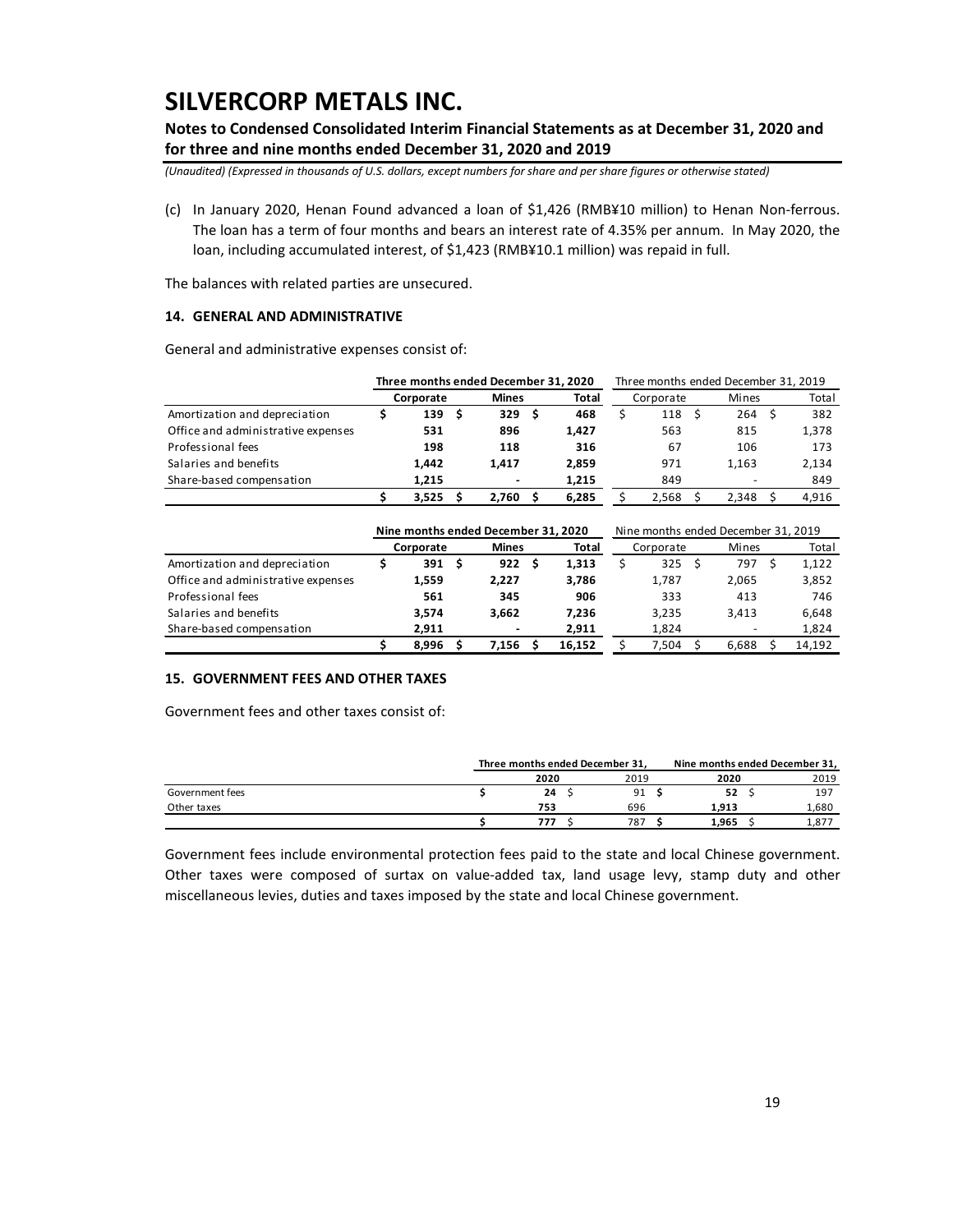**Notes to Condensed Consolidated Interim Financial Statements as at December 31, 2020 and for three and nine months ended December 31, 2020 and 2019** 

*(Unaudited) (Expressed in thousands of U.S. dollars, except numbers for share and per share figures or otherwise stated)*

#### **16. FINANCE ITEMS**

Finance items consist of:

|                 |       | Three months ended December 31. | Nine months ended December 31. |       |  |  |  |  |
|-----------------|-------|---------------------------------|--------------------------------|-------|--|--|--|--|
| Finance income  | 2020  | 2019                            | 2020                           | 2019  |  |  |  |  |
| Interest income | 1.108 | ຳ<br>. <i>.</i>                 | 796                            | 2,869 |  |  |  |  |

|                                                       | Three months ended December 31, | Nine months ended December 31, |       |      |  |  |
|-------------------------------------------------------|---------------------------------|--------------------------------|-------|------|--|--|
| <b>Finance costs</b>                                  | 2020                            | 2019                           | 2020  | 2019 |  |  |
| Interest on bank loan                                 | $\blacksquare$                  |                                |       | 45   |  |  |
| Interest on lease obligation                          | 23                              | 29                             | 73    | 84   |  |  |
| Expected credit loss of bonds                         | 1,335                           |                                | 1.376 |      |  |  |
| Unwinding of discount of environmental rehabilitation |                                 |                                |       |      |  |  |
| provision                                             | 45                              | 105                            | 185   | 316  |  |  |
|                                                       | 1.403                           | 134                            | 1.634 | 445  |  |  |

### **17. INCOME TAX**

The significant components of income tax expense are as follows:

|                    | Three months ended December 31, |       |        | Nine months ended December 31, |       |  |
|--------------------|---------------------------------|-------|--------|--------------------------------|-------|--|
| Income tax expense | 2020                            | 2019  | 2020   |                                | 2019  |  |
| Current            | 4.553                           | 2.786 | 14.277 |                                | 5,498 |  |
| Deferred           | 1.493                           | 929   | 3.028  |                                | 2,868 |  |
|                    | 6.046                           | 3.715 | 17.305 |                                | 8,366 |  |

#### **18. FINANCIAL INSTRUMENTS**

The Company manages its exposure to financial risks, including liquidity risk, foreign exchange risk, interest rate risk, credit risk and equity price risk in accordance with its risk management framework. The Company's Board of Directors has overall responsibility for the establishment and oversight of the Company's risk management framework and reviews the Company's policies on an ongoing basis.

### *(a) Fair value*

The Company classifies its fair value measurements within a fair value hierarchy, which reflects the significance of the inputs used in making the measurements as defined in IFRS 13, Fair Value Measurement ("IFRS 13").

Level 1 – Unadjusted quoted prices at the measurement date for identical assets or liabilities in active markets.

Level 2 – Observable inputs other than quoted prices included in Level 1, such as quoted prices for similar assets and liabilities in active markets; quoted prices for identical or similar assets and liabilities in markets that are not active; or other inputs that are observable or can be corroborated by observable market data.

Level 3 – Unobservable inputs which are supported by little or no market activity.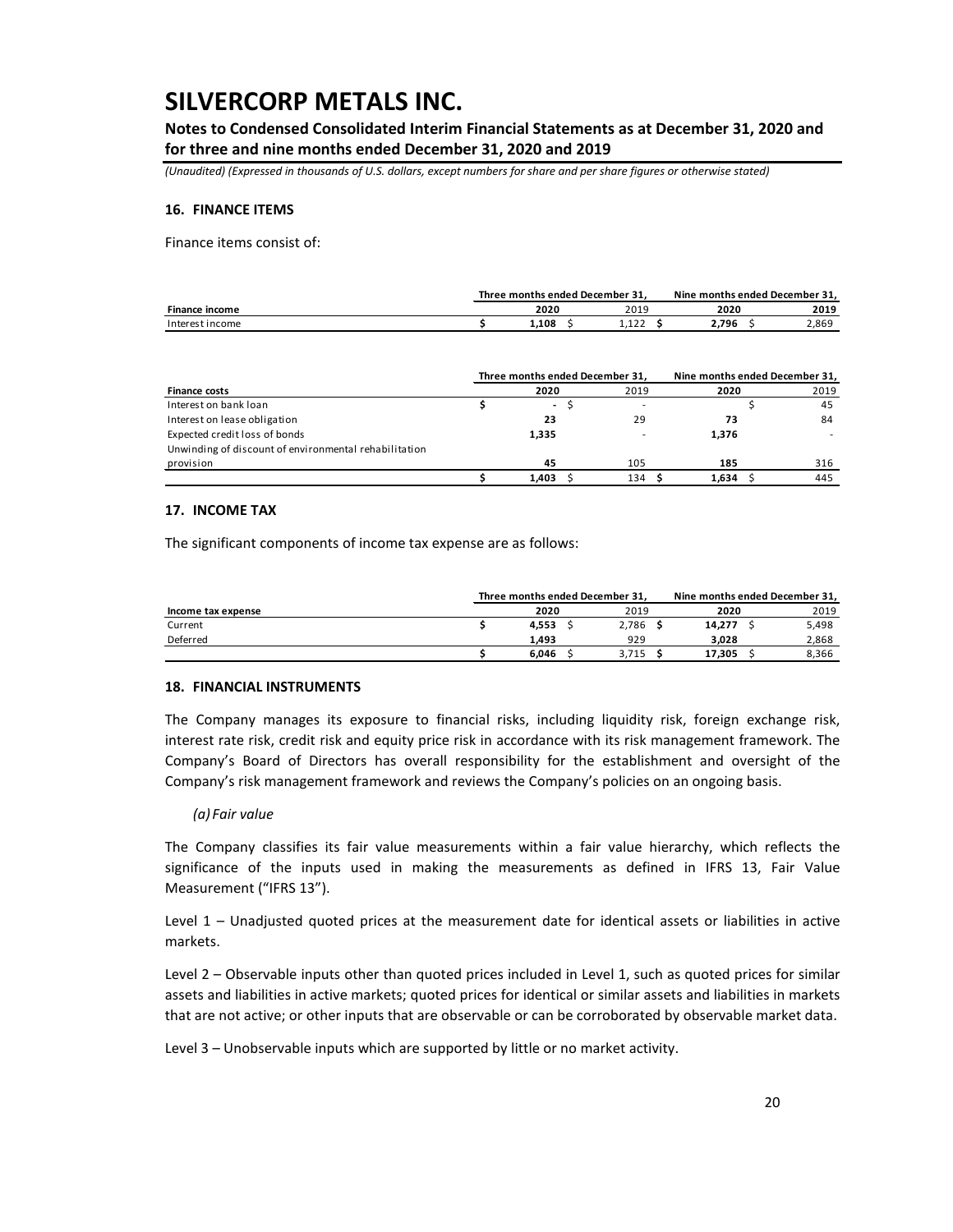**Notes to Condensed Consolidated Interim Financial Statements as at December 31, 2020 and for three and nine months ended December 31, 2020 and 2019** 

*(Unaudited) (Expressed in thousands of U.S. dollars, except numbers for share and per share figures or otherwise stated)*

The following tables set forth the Company's financial assets and liabilities that are measured at fair value level on a recurring basis within the fair value hierarchy as at December 31, 2020 and March 31, 2020 that are not otherwise disclosed. As required by IFRS 13, the assets and liabilities are classified in their entirety based on the lowest level of input that is significant to the fair value measurement.

|                                                   |    |           | Fair value as at December 31, 2020 |         |      |                                 |    |              |
|---------------------------------------------------|----|-----------|------------------------------------|---------|------|---------------------------------|----|--------------|
| <b>Recurring measurements</b>                     |    | Level 1   |                                    | Level 2 |      | Level 3                         |    | <b>Total</b> |
| <b>Financial assets</b>                           |    |           |                                    |         |      |                                 |    |              |
| Cash and cash equivalents                         | S  | 103,347   | - S                                |         | - \$ | $\sim$                          | -S | 103,347      |
| Short-term investments - money market instruments |    | 78,859    |                                    |         |      | $\overline{\phantom{a}}$        |    | 78,859       |
| Investments in public companies                   |    | 16,467    |                                    | -       |      |                                 |    | 16,467       |
| Investments in private companies                  |    |           |                                    |         |      | 2,296                           |    | 2,296        |
|                                                   |    |           |                                    |         |      | Fair value as at March 31, 2020 |    |              |
| <b>Recurring measurements</b>                     |    | Level 1   |                                    | Level 2 |      | Level 3                         |    | Total        |
| <b>Financial assets</b>                           |    |           |                                    |         |      |                                 |    |              |
| Cash and cash equivalents                         | \$ | 65.777 \$ |                                    |         | - \$ | - \$                            |    | 65,777       |
| Short-term investments - money market instruments |    | 53,430    |                                    |         |      | $\overline{\phantom{a}}$        |    | 53,430       |
| Investments in public companies                   |    | 6,633     |                                    |         |      |                                 |    | 6,633        |
| Investments in private companies                  |    |           |                                    |         |      | 2.117                           |    | 2,117        |

Fair value of the other financial instruments excluded from the table above approximates their carrying amount as at December 31, 2020 and March 31, 2020, due to the short-term nature of these instruments.

There were no transfers into or out of Level 3 during the three and nine months ended December 31, 2020 and 2019.

### *(b) Liquidity risk*

Liquidity risk is the risk that the Company will not be able to meet its short-term business requirements. The Company has in place a planning and budgeting process to help determine the funds required to support the Company's normal operating requirements on an ongoing basis and its expansion plans.

In the normal course of business, the Company enters into contracts that give rise to commitments for future minimum payments. The following summarizes the remaining contractual maturities of the Company's financial liabilities.

|                                          |               | March 31, 2020 |       |        |        |
|------------------------------------------|---------------|----------------|-------|--------|--------|
|                                          | Within a vear | Total          | Total |        |        |
| Accounts payable and accrued liabilities | 45.446        | -              | -     | 45.446 | 23,129 |
| Lease obligation                         | 644           | 1.225          |       | 1.869  | 2,069  |
|                                          | 46.090        | 1.225          | -     | 47.315 | 25.198 |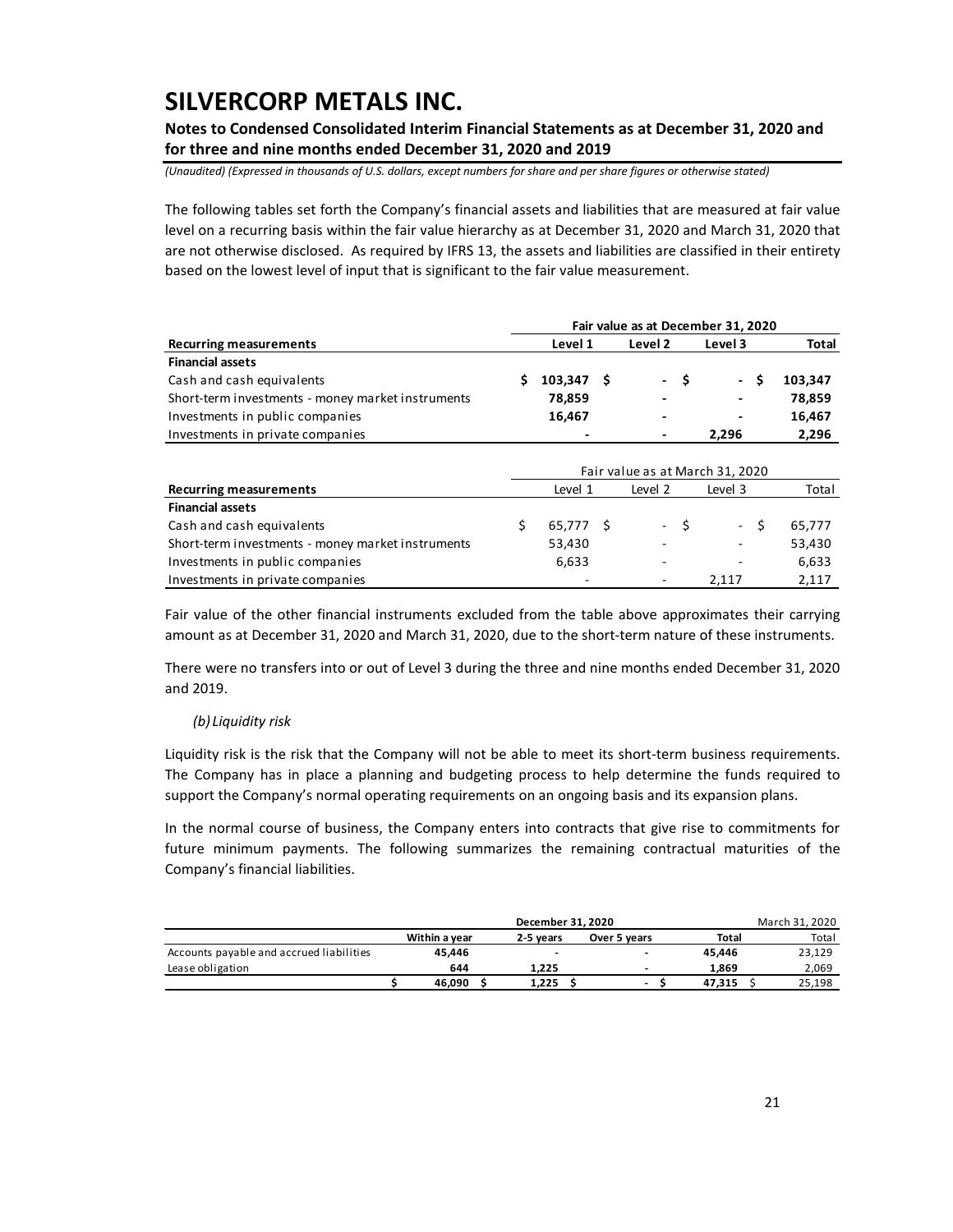**Notes to Condensed Consolidated Interim Financial Statements as at December 31, 2020 and for three and nine months ended December 31, 2020 and 2019** 

*(Unaudited) (Expressed in thousands of U.S. dollars, except numbers for share and per share figures or otherwise stated)*

#### *(c) Foreign exchange risk*

The Company reports its financial statements in US dollars. The functional currency of the head office, Canadian subsidiaries and all intermediate holding companies is CAD and the functional currency of all Chinese subsidiaries is RMB. The Company is exposed to foreign exchange risk when the Company undertakes transactions and holds assets and liabilities in currencies other than its functional currencies.

The Company currently does not engage in foreign exchange currency hedging. The Company's exposure to currency risk affect net income is summarized as follows:

|                                              | December 31, 2020 | March 31. 2020 |
|----------------------------------------------|-------------------|----------------|
| Financial assets denominated in U.S. Dollars | 58.210            | 60.534         |

As at December 31, 2020, with other variables unchanged, a 10% strengthening (weakening) of the CAD against the USD would have decreased (increased) net income by approximately \$5.8 million.

### *(d)Interest rate risk*

The Company is exposed to interest rate risk on its cash equivalents and short term investments. As at December 31, 2020, all of its interest-bearing cash equivalents and short-term investments earn interest at market rates that are fixed to maturity or at variable interest rates with terms of less than one year. The Company monitors its exposure to changes in interest rates on cash equivalents and short term investments. Due to the short-term nature of these financial instruments, fluctuations in interest rates would not have a significant impact on the Company's net income.

### *(e) Credit risk*

Credit risk is the risk that one party to a financial instrument will fail to discharge an obligation and cause the other party to incur a financial loss. The Company is exposed to credit risk primarily associated to accounts receivable, due from related parties, cash and cash equivalents, and short-term investments. The carrying amount of assets included on the balance sheet represents the maximum credit exposure.

The Company undertakes credit evaluations on counterparties as necessary, requests deposits from customers prior to delivery, and has monitoring processes intended to mitigate credit risks. There were no amounts in trade or other receivables which were past due on December 31, 2020 (at March 31, 2020 - \$nil) for which no provision is recognized.

### *(f) Equity price risk*

The Company holds certain marketable securities that will fluctuate in value as a result of trading on Canadian financial markets. As the Company's marketable securities holdings are mainly in mining companies, the value will also fluctuate based on commodity prices. Based upon the Company's portfolio as at December 31, 2020, a 10% increase (decrease) in the market price of the securities held, ignoring any foreign currency effects, would have resulted in an increase (decrease) to the net income and other comprehensive income of \$1,163 and \$484, respectively.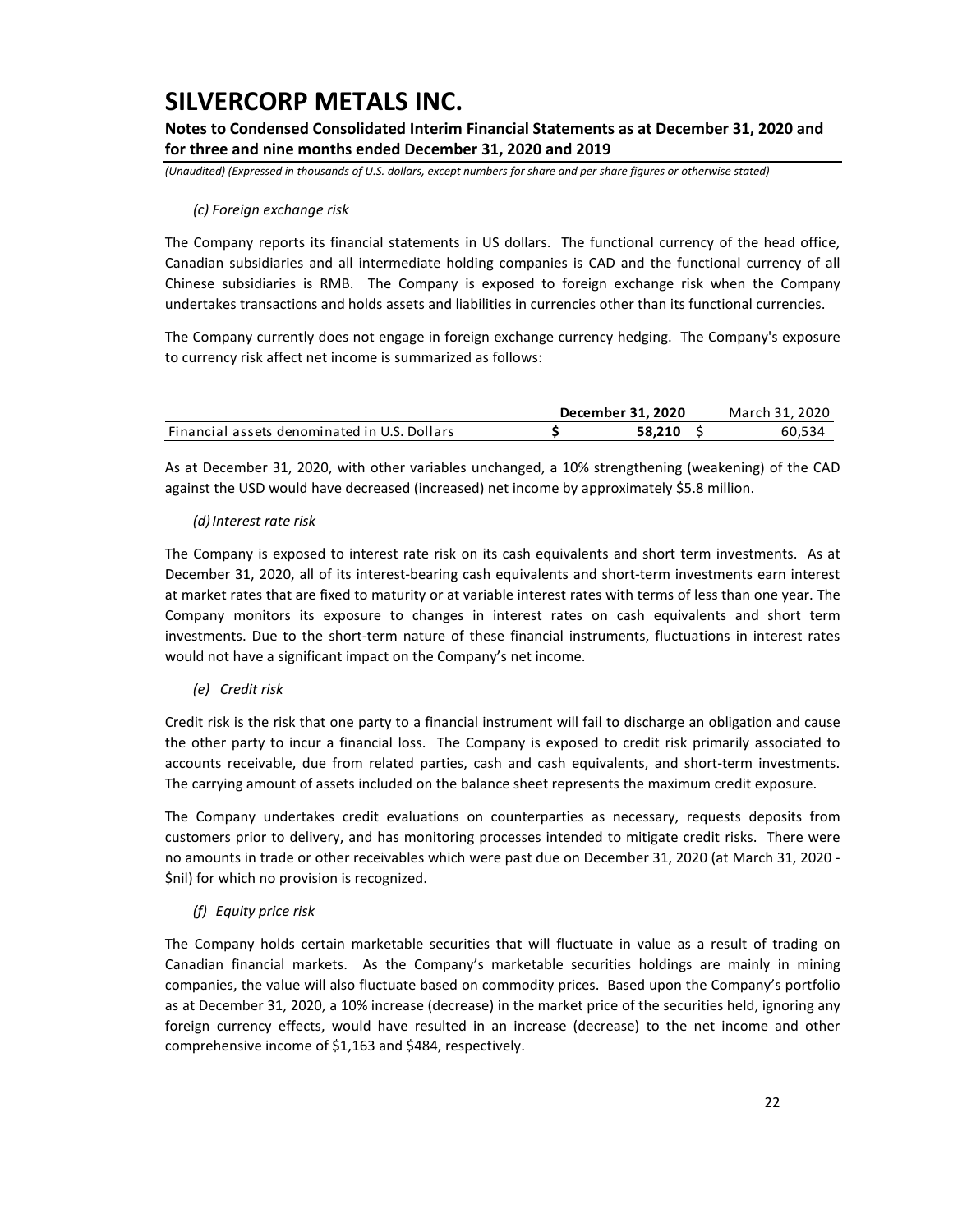**Notes to Condensed Consolidated Interim Financial Statements as at December 31, 2020 and for three and nine months ended December 31, 2020 and 2019**

*(Unaudited) (Expressed in thousands of U.S. dollars, except numbers for share and per share figures or otherwise stated)*

#### **19. SEGMENTED INFORMATION**

The Company's reportable operating segments are components of the Company where separate financial information is available that is evaluated regularly by the Company's Chief Executive Officer who is the Chief Operating Decision Maker ("CODM"). The operational segments are determined based on the Company's management and internal reporting structure. Operating segments are summarized as follows:

| <b>Operational Segments</b> | Subsidiaries Included in the Segment                                          | Properties Included in the Segment |
|-----------------------------|-------------------------------------------------------------------------------|------------------------------------|
| <b>Mining</b>               |                                                                               |                                    |
| Henan Luoning               | Henan Found and Henan Huawei                                                  | Ying Mining District               |
| Hunan                       | Yunxiang                                                                      | <b>BYP</b>                         |
| Guangdong                   | <b>Guangdong Found</b>                                                        | GC                                 |
| Other                       | Infini Resources S.A. de C.V., Songxian Gold Mining Co., Ltd. ("SX Gold") (i) | La Yesca and XHP                   |
| Administrative              |                                                                               |                                    |
| Vancouver                   | Silvercorp Metals Inc. and holding companies                                  |                                    |
| Beijing                     | Silvercorp Metals (China) Inc.                                                |                                    |

(i) SX Gold was disposed in April 2019.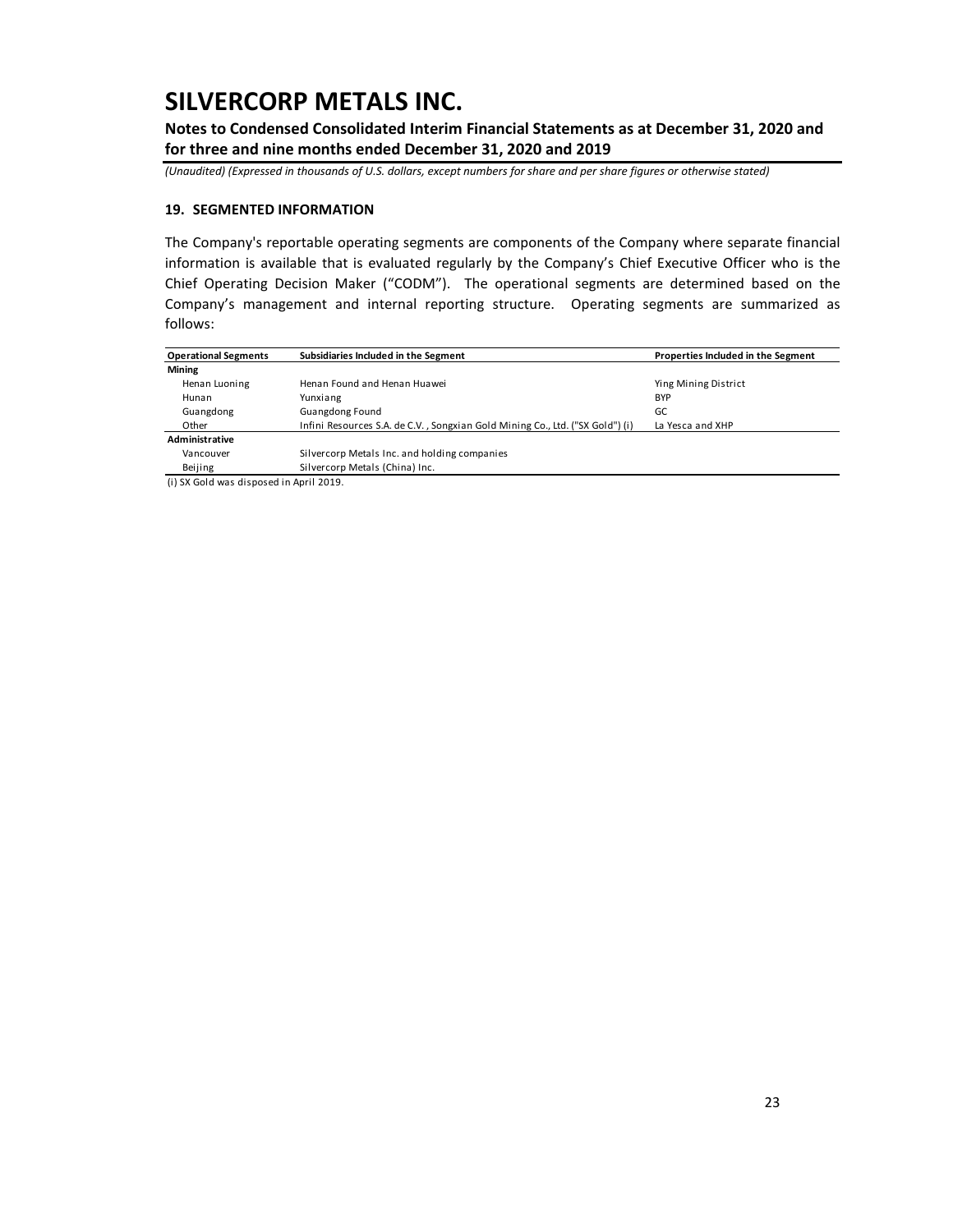**Notes to Condensed Consolidated Interim Financial Statements as at December 31, 2020 and for three and nine months ended December 31, 2020 and 2019**

*(Unaudited) (Expressed in thousands of U.S. dollars, except numbers for share and per share figures or otherwise stated)*

(a) Segmented information for assets and liabilities are as follows:

|                                               |    |                  |   |        |        | December 31, 2020 |     |                          |     |                |     |           |    |         |
|-----------------------------------------------|----|------------------|---|--------|--------|-------------------|-----|--------------------------|-----|----------------|-----|-----------|----|---------|
|                                               |    |                  |   |        | Mining |                   |     |                          |     | Administrative |     |           |    |         |
| <b>Statement of financial position items:</b> |    | Henan<br>Luoning |   | Hunan  |        | Guangdong         |     | Other                    |     | <b>Beijing</b> |     | Vancouver |    | Total   |
| <b>Current assets</b>                         | Ś  | 123,682 \$       |   | 1,030  | Ŝ      | 12,805            | \$  | 159                      | \$  | 4,248          | S   | 78,226    | Ś  | 220,150 |
| Plant and equipment                           |    | 53,607           |   | 3,933  |        | 16,130            |     |                          |     | 1,011          |     | 1,536     |    | 76,217  |
| Mineral rights and properties                 |    | 225,076          |   | 7,501  |        | 28,451            |     | 16,660                   |     |                |     |           |    | 277,688 |
| Investment in an associate                    |    |                  |   |        |        |                   |     |                          |     |                |     | 53,988    |    | 53,988  |
| <b>Other investments</b>                      |    | 2,296            |   |        |        |                   |     |                          |     |                |     | 16,467    |    | 18,763  |
| <b>Reclamation deposits</b>                   |    | 3,820            |   |        |        | 4,619             |     |                          |     |                |     | 8         |    | 8,447   |
| Long-term prepaids and deposits               |    | 209              |   | 101    |        | 96                |     |                          |     |                |     |           |    | 406     |
| Long-term portion of lease receivable         |    |                  |   |        |        |                   |     |                          |     |                |     | 234       |    | 234     |
| <b>Total assets</b>                           | s. | 408,690          | Ŝ | 12,565 | S      | 62,101            | \$. | 16,819                   | \$. | 5,259          | Ŝ.  | 150,459   | Ś  | 655,893 |
| <b>Current liabilities</b>                    | Ś  | 37,948 \$        |   | 721 \$ |        | $7,959$ \$        |     | $\overline{\phantom{a}}$ | \$  | 316            | - Ś | 4,458     | Ś  | 51,402  |
| Long-term portion of lease obligation         |    |                  |   |        |        | ٠                 |     |                          |     |                |     | 1,225     |    | 1,225   |
| Deferred income tax liabilities               |    | 40,955           |   | 1,021  |        |                   |     |                          |     |                |     |           |    | 41,976  |
| <b>Environmental rehabilitation</b>           |    | 7,375            |   | 1,124  |        | 958               |     |                          |     |                |     |           |    | 9,457   |
| <b>Total liabilities</b>                      |    | 86,278           | Ŝ | 2,866  | S      | 8,917             | Ś   |                          | Ś.  | 316            | S   | 5,683     | Ś. | 104,060 |

|                                        |    |         |    |                          |        | March 31, 2020 |     |       |    |                |     |           |    |         |
|----------------------------------------|----|---------|----|--------------------------|--------|----------------|-----|-------|----|----------------|-----|-----------|----|---------|
|                                        |    |         |    |                          | Mining |                |     |       |    | Administrative |     |           |    |         |
|                                        |    | Henan   |    |                          |        |                |     |       |    |                |     |           |    | Total   |
| Statement of financial position items: |    | Luoning |    | Hunan                    |        | Guangdong      |     | Other |    | Beijing        |     | Vancouver |    |         |
|                                        |    |         |    |                          |        |                |     |       |    |                |     |           |    |         |
| Current assets                         | Ś  | 80,160  | Ŝ. | 1,467                    | Ś.     | 3,665          | -\$ |       | ς  | 4,289          | Ŝ.  | 68,598    | Ś  | 158,179 |
| Plant and equipment                    |    | 45,113  |    | 3,893                    |        | 15,261         |     |       |    | 862            |     | 1,593     |    | 66,722  |
| Mineral rights and properties          |    | 192,746 |    | 6,884                    |        | 24,956         |     |       |    |                |     |           |    | 224,586 |
| Investment in an associate             |    |         |    |                          |        |                |     |       |    | ٠              |     | 44,555    |    | 44,555  |
| Other investments                      |    | 2,117   |    |                          |        | ٠              |     |       |    |                |     | 6,633     |    | 8,750   |
| Reclamation deposits                   |    | 5,043   |    | $\overline{\phantom{a}}$ |        | 4,180          |     |       |    |                |     |           |    | 9,230   |
| Long-term prepaids and deposits        |    | 205     |    | 99                       |        | 86             |     |       |    |                |     |           |    | 390     |
| Long-term portion of lease receivable  |    |         |    |                          |        |                |     |       |    |                |     | 348       |    | 348     |
| Total assets                           | Ŝ. | 325,384 | S  | 12,343                   | S      | $48,148$ \$    |     |       |    | 5,151          | \$. | 121,734   |    | 512,760 |
| Current liabilities                    | Ś. | 19,495  | Ŝ. | 1,322                    | - \$   | $3,154$ \$     |     |       | \$ | 625            | Ŝ.  | 3,232     | Ś. | 27,828  |
| Long-term portion of lease obligation  |    |         |    |                          |        |                |     |       |    |                |     | 1,502     |    | 1,502   |
| Deferred income tax liabilities        |    | 34,761  |    | 997                      |        |                |     |       |    |                |     |           |    | 35,758  |
| Environmental rehabilitation           |    | 6,775   |    | 1,015                    |        | 910            |     |       |    |                |     |           |    | 8,700   |
| <b>Total liabilities</b>               |    | 61,031  | Ŝ  | 3,334                    | Ŝ      | 4,064          | Ŝ.  |       |    | 625            | Ŝ.  | 4,734     |    | 73,788  |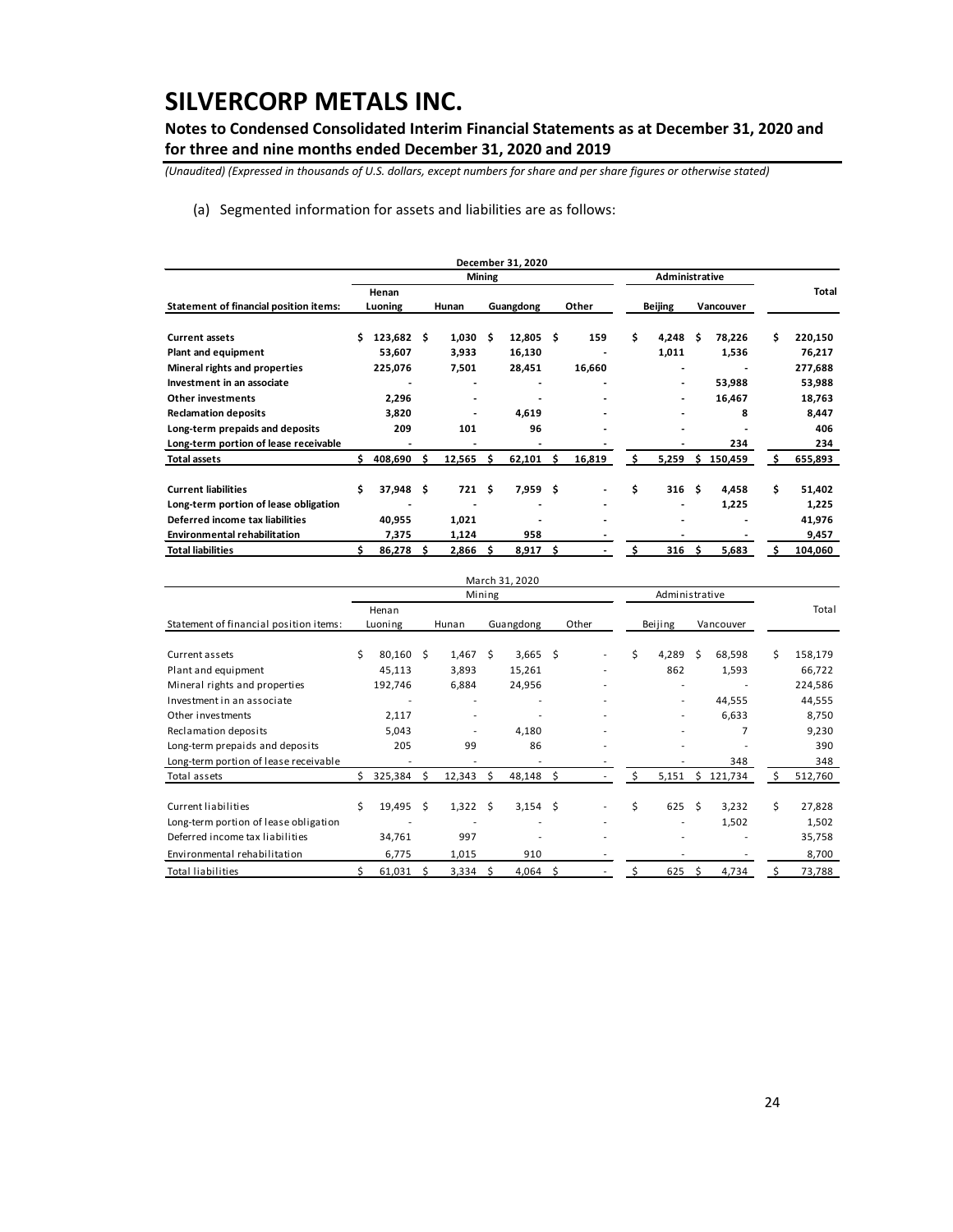**Notes to Condensed Consolidated Interim Financial Statements as at December 31, 2020 and for three and nine months ended December 31, 2020 and 2019**

*(Unaudited) (Expressed in thousands of U.S. dollars, except numbers for share and per share figures or otherwise stated)*

(b) Segmented information for operating results is as follows:

|                                      |                  |               |                       |       |           | Three months ended December 31, 2020 |       |  |                          |                |                          |    |                          |       |           |
|--------------------------------------|------------------|---------------|-----------------------|-------|-----------|--------------------------------------|-------|--|--------------------------|----------------|--------------------------|----|--------------------------|-------|-----------|
|                                      |                  | <b>Mining</b> |                       |       |           |                                      |       |  |                          | Administrative |                          |    |                          |       |           |
| <b>Statement of operations:</b>      | Henan<br>Luoning |               | Hunnan <sup>(1)</sup> |       | Guangdong |                                      | Other |  | <b>Beijing</b>           |                | Vancouver                |    |                          | Total |           |
| Revenue                              | \$               | 42,486 \$     |                       | 28    | \$.       | 10,782 \$                            |       |  | $\blacksquare$           | \$             | $\overline{\phantom{a}}$ | \$ | $\overline{\phantom{a}}$ | Ś     | 53,296    |
| Costs of mine operations             |                  | (20,828)      |                       | (217) |           | (7, 450)                             |       |  |                          |                |                          |    |                          |       | (28, 495) |
| Income from mine operations          |                  | 21,658        |                       | (189) |           | 3,332                                |       |  |                          |                |                          |    |                          |       | 24,801    |
| <b>Operating expenses</b>            |                  | 132           |                       | 579   |           | 8                                    |       |  |                          |                | (487)                    |    | (6,403)                  |       | (6, 171)  |
| <b>Finance items</b>                 |                  | 568           |                       | (4)   |           | 62                                   |       |  |                          |                | 30                       |    | (951)                    |       | (295)     |
| Income tax expenses                  |                  | (5,222)       |                       | 91    |           | (585)                                |       |  | $\overline{\phantom{a}}$ |                |                          |    | (330)                    |       | (6,046)   |
| Net income (loss)                    | \$               | $17,136$ \$   |                       | 477   | - Ś       | $2,817$ \$                           |       |  |                          | Ś.             | $(457)$ \$               |    | (7,684)                  | \$    | 12,289    |
| <b>Attributed to:</b>                |                  |               |                       |       |           |                                      |       |  |                          |                |                          |    |                          |       |           |
| <b>Equity holders of the Company</b> |                  | 13,403        |                       | 331   |           | 2,790                                |       |  |                          |                | (457)                    |    | (7,675)                  |       | 8,392     |
| Non-controlling interests            |                  | 3,733         |                       | 146   |           | 27                                   |       |  | $\overline{\phantom{a}}$ |                |                          |    | (9)                      |       | 3,897     |
| Net income (loss)                    |                  | 17,136        | Ŝ.                    | 477   | \$.       | 2,817                                | \$    |  |                          |                | $(457)$ \$               |    | (7,684)                  |       | 12,289    |

 $\frac{1}{1}$  Hunan's BYP project was placed on care and maintenance starting August 2014.

|                               |    |           |     | Three months ended December 31, 2019 |    |            |      |       |                          |                |             |                          |    |          |
|-------------------------------|----|-----------|-----|--------------------------------------|----|------------|------|-------|--------------------------|----------------|-------------|--------------------------|----|----------|
|                               |    | Mining    |     |                                      |    |            |      |       |                          | Administrative |             |                          |    |          |
|                               |    | Henan     |     |                                      |    |            |      |       |                          |                |             |                          |    | Total    |
| Statement of operations:      |    | Luoning   |     | Hunan                                |    | Guangdong  |      | Other |                          |                | Beijing     | Vancouver                |    |          |
| Revenue                       | Ś  | 35,681 \$ |     | $\sim$                               | \$ | 8,827      | - \$ |       | $\overline{\phantom{a}}$ | Ś              | Ś<br>$\sim$ | ٠                        | Ś  | 44,508   |
| Costs of mine operations      |    | (21, 189) |     | (105)                                |    | (7, 444)   |      |       |                          |                |             | $\overline{\phantom{a}}$ |    | (28,738) |
| Income from mine operations   |    | 14,492    |     | (105)                                |    | 1,383      |      |       |                          |                |             |                          |    | 15,770   |
| Operating expenses            |    | (8)       |     | (94)                                 |    | 57         |      |       |                          |                | (443)       | (3,839)                  |    | (4, 327) |
| Finance items                 |    | 445       |     | (35)                                 |    | 29         |      |       |                          |                | 32          | 517                      |    | 988      |
| Income tax expenses           |    | (3,582)   |     | (12)                                 |    | (113)      |      |       |                          |                | (1)         | (7)                      |    | (3, 715) |
| Net income (loss)             | \$ | 11,347    | \$. | $(246)$ \$                           |    | $1,356$ \$ |      |       |                          | \$             | $(412)$ \$  | (3,329)                  | \$ | 8,716    |
| Attributed to:                |    |           |     |                                      |    |            |      |       |                          |                |             |                          |    |          |
| Equity holders of the Company |    | 8,854     |     | (172)                                |    | 1,342      |      |       |                          |                | (412)       | (3,329)                  |    | 6,283    |
| Non-controlling interests     |    | 2,493     |     | (74)                                 |    | 14         |      |       |                          |                |             |                          |    | 2,433    |
| Net income (loss)             |    | 11,347    | \$  | $(246)$ \$                           |    | $1,356$ \$ |      |       |                          |                | $(412)$ \$  | (3,329)                  | Ś  | 8,716    |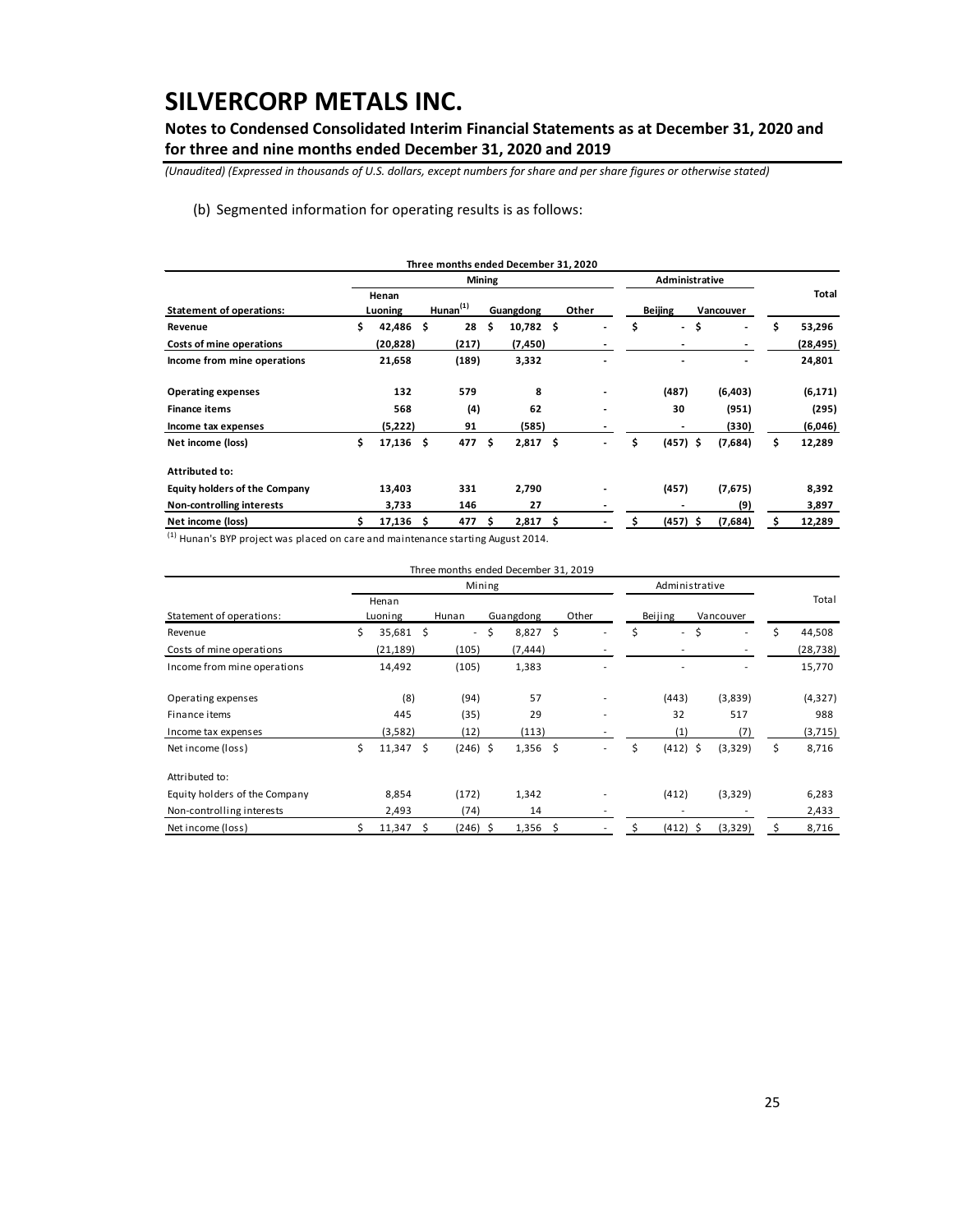**Notes to Condensed Consolidated Interim Financial Statements as at December 31, 2020 and for three and nine months ended December 31, 2020 and 2019**

*(Unaudited) (Expressed in thousands of U.S. dollars, except numbers for share and per share figures or otherwise stated)*

|                                      |    |               |    | Nine months ended December 31, 2020 |     |             |  |       |    |                          |                                |    |           |
|--------------------------------------|----|---------------|----|-------------------------------------|-----|-------------|--|-------|----|--------------------------|--------------------------------|----|-----------|
|                                      |    | <b>Mining</b> |    |                                     |     |             |  |       |    | Administrative           |                                |    |           |
|                                      |    | Henan         |    |                                     |     |             |  |       |    |                          |                                |    | Total     |
| <b>Statement of income:</b>          |    | Luoning       |    | Hunan                               |     | Guangdong   |  | Other |    | <b>Beijing</b>           | Vancouver                      |    |           |
| Revenue                              | Ś. | 127,843       | Ŝ. | 1,553                               | Ś.  | $26,977$ \$ |  |       | \$ | $\overline{\phantom{0}}$ | \$<br>$\overline{\phantom{a}}$ | Ś  | 156,373   |
| Costs of mine operations             |    | (65, 488)     |    | (1,224)                             |     | (18,903)    |  |       |    |                          |                                |    | (85, 615) |
| Income from mine operations          |    | 62,355        |    | 329                                 |     | 8,074       |  |       |    |                          | $\overline{\phantom{0}}$       |    | 70,758    |
| <b>Operating expenses</b>            |    | 60            |    | 567                                 |     | 10          |  |       |    | (1,356)                  | (3,558)                        |    | (4,277)   |
| Finance items, net                   |    | 1,319         |    | (21)                                |     | 113         |  |       |    | 92                       | (341)                          |    | 1,162     |
| Income tax expenses                  |    | (14, 937)     |    | 58                                  |     | (946)       |  |       |    | (8)                      | (1, 472)                       |    | (17, 305) |
| Net income (loss)                    | \$ | 48,797 \$     |    | 933                                 | \$. | $7,251$ \$  |  |       | \$ | $(1,272)$ \$             | (5,371)                        | \$ | 50,338    |
| Attributable to:                     |    |               |    |                                     |     |             |  |       |    |                          |                                |    |           |
| <b>Equity holders of the Company</b> |    | 38,141        |    | 668                                 |     | 7,180       |  |       |    | (1,272)                  | (5,362)                        |    | 39,355    |
| Non-controlling interests            |    | 10,656        |    | 265                                 |     | 71          |  |       |    |                          | (9)                            |    | 10,983    |
| Net income (loss)                    |    | 48,797 \$     |    | 933                                 | s   | 7,251 \$    |  |       | Ś  | $(1,272)$ \$             | (5, 371)                       | s  | 50,338    |

 $(1)$  Hunan's BYP project was placed on care and maintenance in August 2014.

|                                  |    |              |   | Nine months ended December 31, 2019 |    |           |    |       |   |              |                |                          |    |           |
|----------------------------------|----|--------------|---|-------------------------------------|----|-----------|----|-------|---|--------------|----------------|--------------------------|----|-----------|
|                                  |    | Mining       |   |                                     |    |           |    |       |   |              | Administrative |                          |    |           |
|                                  |    | Henan        |   |                                     |    |           |    |       |   |              |                |                          |    | Total     |
| Statement of income:             |    | Luoning      |   | Hunan                               |    | Guangdong |    | Other |   | Beijing      |                | Vancouver                |    |           |
| Revenue                          | Ś. | $115,753$ \$ |   | $\sim$                              | \$ | 24,217 \$ |    |       | Ś | $\sim$       | \$             | ٠                        | ς. | 139,970   |
| Costs of mine operations         |    | (64, 677)    |   | (319)                               |    | (18, 779) |    |       |   | (25)         |                | $\overline{\phantom{a}}$ |    | (83, 800) |
| Income from mine operations      |    | 51,076       |   | (319)                               |    | 5,438     |    |       |   | (25)         |                |                          |    | 56,170    |
| Operating income (expenses)      |    | 1,080        |   | (98)                                |    | (95)      |    | (60)  |   | (1,240)      |                | (8, 137)                 |    | (8,550)   |
| Finance items, net               |    | 1,013        |   | (105)                               |    | 73        |    |       |   | 94           |                | 1,349                    |    | 2,424     |
| Income tax recoveries (expenses) |    | (4, 483)     |   | (41)                                |    | (1,049)   |    |       |   | (1)          |                | (2,792)                  |    | (8,366)   |
| Net income (loss)                | \$ | 48,686 \$    |   | $(563)$ \$                          |    | 4,367     | \$ | (60)  | Ś | $(1,172)$ \$ |                | (9,580)                  | \$ | 41,678    |
| Attributable to:                 |    |              |   |                                     |    |           |    |       |   |              |                |                          |    |           |
| Equity holders of the Company    |    | 37,994       |   | (394)                               |    | 4,323     |    | (60)  |   | (1, 172)     |                | (9,580)                  |    | 31,111    |
| Non-controlling interests        |    | 10,692       |   | (169)                               |    | 44        |    |       |   |              |                |                          |    | 10,567    |
| Net income (loss)                |    | 48,686       | S | $(563)$ \$                          |    | 4,367     |    | (60)  | Ś | $(1,172)$ \$ |                | (9,580)                  |    | 41,678    |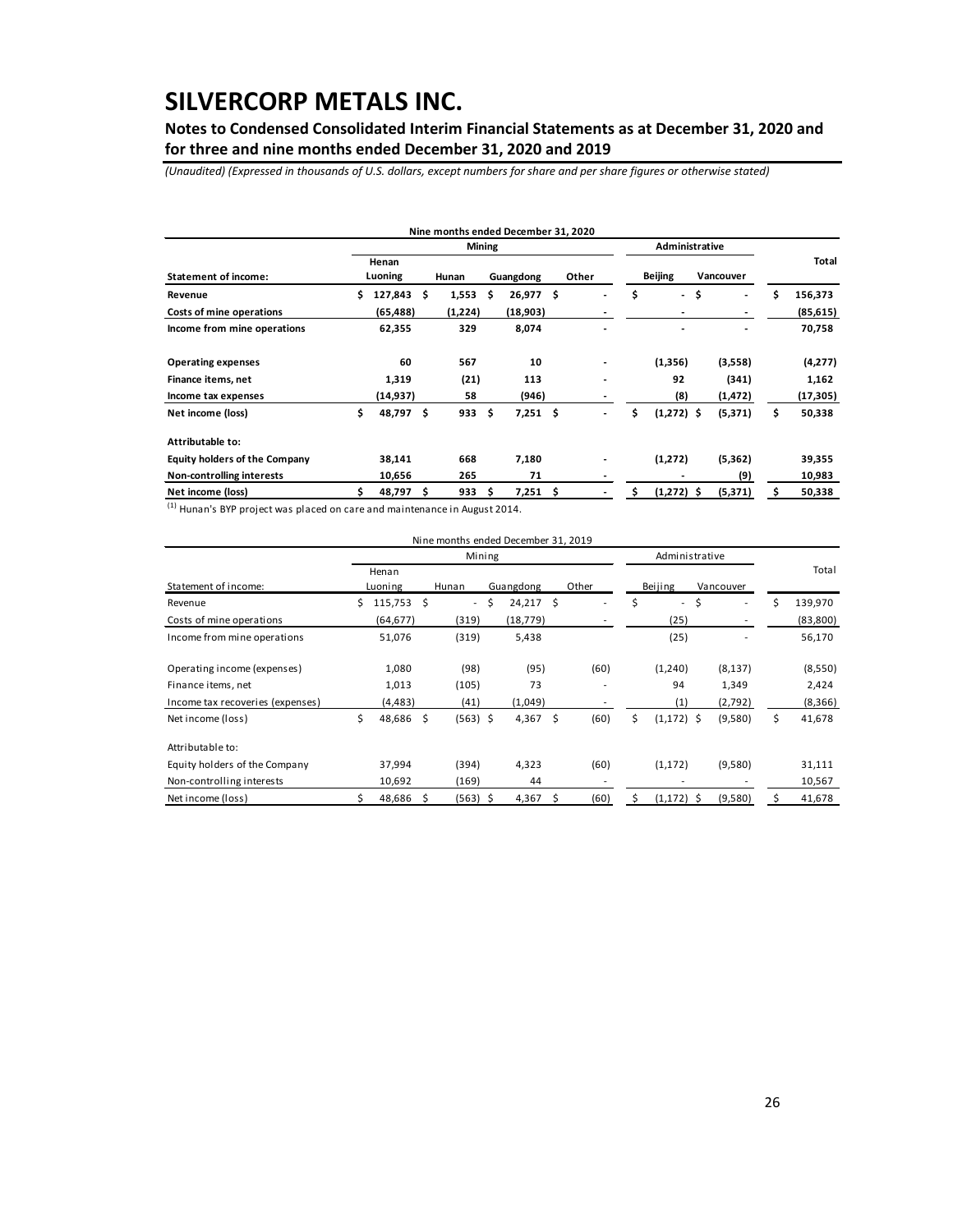**Notes to Condensed Consolidated Interim Financial Statements as at December 31, 2020 and for three and nine months ended December 31, 2020 and 2019**

*(Unaudited) (Expressed in thousands of U.S. dollars, except numbers for share and per share figures or otherwise stated)*

(c) Sales by metal

The sales generated for the three and nine months ended December 31, 2020 and 2019 were all earned in China and were comprised of:

|             | Three months ended December 31, 2020 |                      |                     |           |        |  |  |  |  |  |  |
|-------------|--------------------------------------|----------------------|---------------------|-----------|--------|--|--|--|--|--|--|
|             |                                      | <b>Henan Luoning</b> | Hunan               | Guangdong | Total  |  |  |  |  |  |  |
| Silver (Ag) |                                      | $28,013$ \$          | $\blacksquare$<br>S | 2,707     | 30,720 |  |  |  |  |  |  |
| Gold (Au)   |                                      | 1,194                | 28                  | ۰         | 1,222  |  |  |  |  |  |  |
| Lead (Pb)   |                                      | 10,892               |                     | 1,961     | 12,853 |  |  |  |  |  |  |
| Zinc (Zn)   |                                      | 2,114                | -                   | 5,809     | 7,923  |  |  |  |  |  |  |
| Other       |                                      | 273                  |                     | 305       | 578    |  |  |  |  |  |  |
|             |                                      | 42,486               | 28                  | 10,782    | 53,296 |  |  |  |  |  |  |

|             | Three months ended December 31, 2019 |               |                          |           |        |  |  |  |  |  |  |
|-------------|--------------------------------------|---------------|--------------------------|-----------|--------|--|--|--|--|--|--|
|             |                                      | Henan Luoning | Hunan                    | Guangdong | Total  |  |  |  |  |  |  |
| Silver (Ag) |                                      | 21,437        | $\sim$                   | 2,603     | 24,040 |  |  |  |  |  |  |
| Gold (Au)   |                                      | 890           | $\overline{\phantom{0}}$ | ۰         | 890    |  |  |  |  |  |  |
| Lead (Pb)   |                                      | 11,112        |                          | 3,021     | 14,133 |  |  |  |  |  |  |
| Zinc (Zn)   |                                      | 1,836         | -                        | 3,203     | 5,039  |  |  |  |  |  |  |
| Other       |                                      | 406           | $\overline{\phantom{a}}$ | ۰         | 406    |  |  |  |  |  |  |
|             |                                      | 35,681        | $\overline{\phantom{0}}$ | 8,827     | 44,508 |  |  |  |  |  |  |

|             |                      | Nine months ended December 31, 2020 |                |              |  |  |  |  |  |  |
|-------------|----------------------|-------------------------------------|----------------|--------------|--|--|--|--|--|--|
|             | <b>Henan Luoning</b> | Hunan                               | Guangdong      | <b>Total</b> |  |  |  |  |  |  |
| Silver (Ag) | $82,625$ \$          | $\sim$<br>S                         | 7,326<br>- \$  | 89,951       |  |  |  |  |  |  |
| Gold (Au)   | 4,164                | 1,553                               | $\blacksquare$ | 5,717        |  |  |  |  |  |  |
| Lead (Pb)   | 35,386               | -                                   | 6,228          | 41,614       |  |  |  |  |  |  |
| Zinc (Zn)   | 4,556                | $\blacksquare$                      | 12,758         | 17,314       |  |  |  |  |  |  |
| Other       | 1,112                |                                     | 665            | 1,777        |  |  |  |  |  |  |
|             | 127.843              | 1,553                               | 26,977         | 156,373      |  |  |  |  |  |  |

|             | Nine months ended December 31, 2019 |               |                          |           |         |  |  |  |  |  |
|-------------|-------------------------------------|---------------|--------------------------|-----------|---------|--|--|--|--|--|
|             |                                     | Henan Luoning | Hunan                    | Guangdong | Total   |  |  |  |  |  |
| Silver (Ag) |                                     | 68,648 \$     | $\overline{\phantom{0}}$ | 6,389     | 75,037  |  |  |  |  |  |
| Gold (Au)   |                                     | 3,286         |                          | -         | 3,286   |  |  |  |  |  |
| Lead (Pb)   |                                     | 37,750        |                          | 7,763     | 45,513  |  |  |  |  |  |
| Zinc (Zn)   |                                     | 4,460         |                          | 9,776     | 14,236  |  |  |  |  |  |
| Other       |                                     | 1,609         |                          | 289       | 1,898   |  |  |  |  |  |
|             |                                     | 115,753       | $\overline{\phantom{a}}$ | 24.217    | 139.970 |  |  |  |  |  |

(d) Major customers

For the nine months ended December 31, 2020, four major customers (nine months ended December 31, 2019 – four major customers) each accounted for 13%, 15%, 16%, and 22% (nine months ended December 31, 2019 - 12%, 18%, 19%, and 22%), and collectively 66% (nine months ended December 31, 2019 - 71%) of the total sales of the Company.